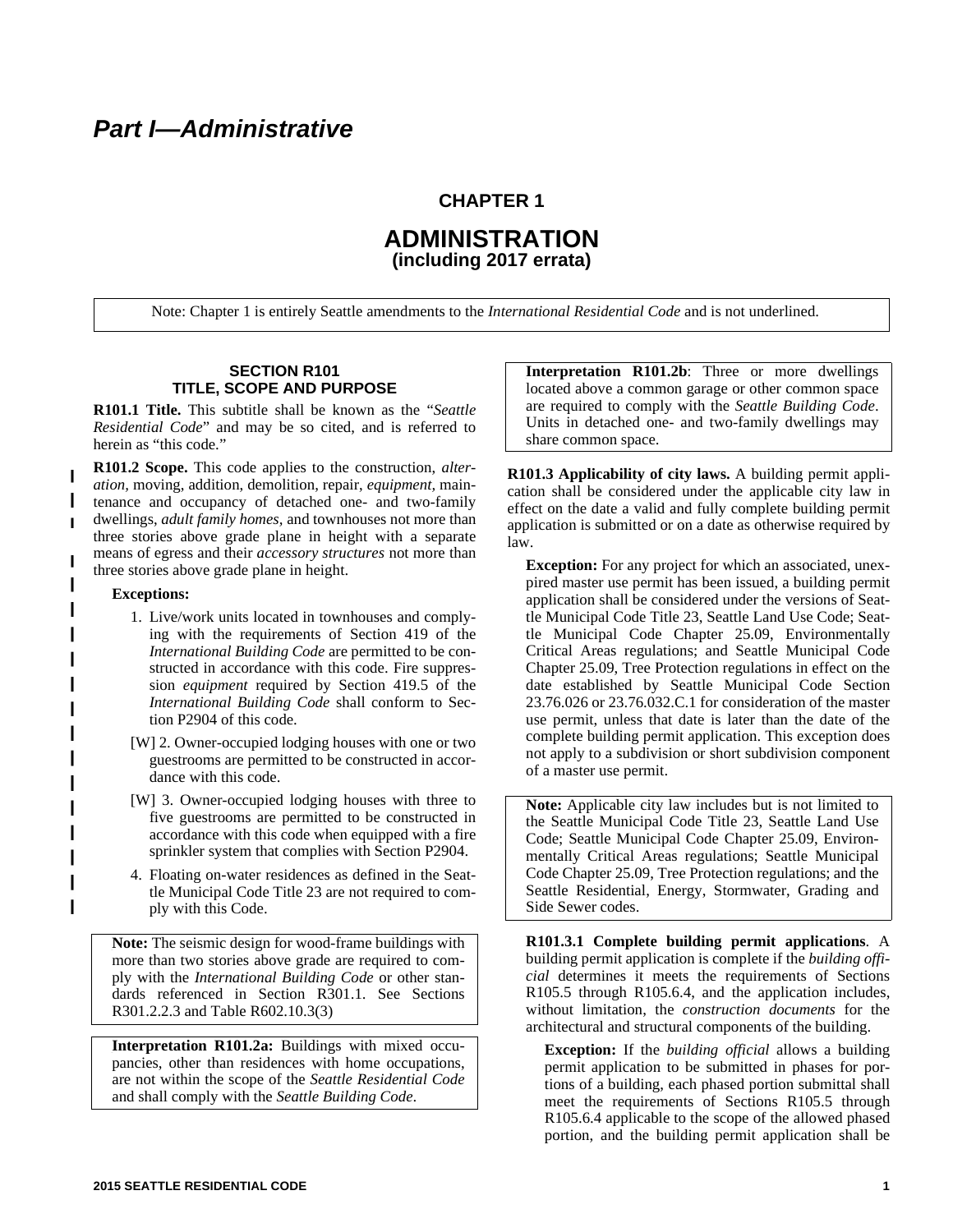considered complete for the purposes of Section R101.3 on the date the phased portion submittal that includes the structural frame for the entire building is submitted.

**R101.4 Purpose.** The purpose of this code is to provide minimum standards to safeguard life or limb, health, property and public welfare by regulating and controlling the design, construction, quality of materials, occupancy, location and maintenance of buildings and structures within the City and certain *equipment* specifically regulated herein. The purpose of this code is to provide for and promote the health, safety and welfare of the general public, and not to create or otherwise establish or designate any particular class or group of persons who will or should be especially protected or benefitted by the terms of this code.

**R101.5 Internal consistency.** Where in any specific case, different sections of this code specify different materials, methods of construction or other requirements, the most restrictive governs. Where there is a conflict between a general requirement and a specific requirement, the specific requirement governs.

**R101.6 Referenced codes and standards.** The codes and standards referenced in this code are considered part of this code to the extent prescribed by each such reference. If differences occur between provisions of this code and referenced codes and standards, the provisions of this code apply, except that nothing in this code limits the effect of any provision of the Grading Code, Stormwater Code, or Regulations for Environmentally Critical Areas.

**Exception:** Where enforcement of a code provision would violate the conditions of the listing of the *equipment* or *appliance,* the conditions of the listing and manufacturer's instructions apply.

**R101.7 Appendices.** Provisions in the appendices of the *International Residential Code* do not apply unless specifically adopted.

**R101.8 Metric units.** Wherever in this code there is a conflict between metric units of measurement and U.S. customary units, the U.S. customary units govern.

## **SECTION R102 UNSAFE BUILDINGS, STRUCTURES OR PREMISES**

**R102.1 Emergency order.** Whenever the *building official* finds that any building or structure or premises, or portion thereof is in such a dangerous and unsafe condition as to constitute an imminent hazard to life or limb, the *building official* may issue an emergency order. The emergency order may (1) direct that the building, structure or premises, or portion thereof be restored to a safe condition by a date certain; (2) require that the building, structure or premises, or portion thereof, be vacated within a reasonable time to be specified in the order, or in the case of extreme danger, may specify immediate vacation of the building, structure or premises, or portion thereof; or (3) authorize immediate disconnection of the utilities or energy source.

**R102.1.1 Service of emergency order.** The order shall be posted on the premises or personally served on the owner of the building or premises or any person responsible for the condition. The order shall specify the time for compliance.

**R102.1.2 Effect of emergency order.** No person may occupy a building, structure or premises, or portion thereof, after the date on which the building is required to be vacated until the building, structure or premises, or portion thereof, is restored to a safe condition as required by the order and this code. It is a violation for any person to fail to comply with an emergency order issued by the *building official.*

**R102.2 Hazard correction order.** Whenever the *building official* finds that an unsafe building, structure or premises exists, the *building official* may issue a hazard correction order specifying the conditions causing the building, structure or premises to be unsafe and directing the owner or other person responsible for the unsafe building, structure or premises to correct the condition by a date certain. In lieu of correction, the owner may submit a report or analysis to the *building official* analyzing said conditions and establishing that the building, structure or premises is, in fact, safe. The *building official* may require that the report or analysis be prepared by a licensed engineer and may require compliance with *International Existing Building Code*.

**R102.2.1 Service of hazard correction order.** The order shall be served upon the owner, agent or other responsible person by personal service or regular first class mail addressed to the last known address of such person or if no address is available after reasonable inquiry, the order may be posted in a conspicuous place on the premises. The order may also be posted if served by personal service or first class mail.

п  $\blacksquare$ 

 $\mathbf{I}$ 

 $\blacksquare$ 

I

**R102.2.2 Effect of hazard correction order.** It is a violation for any person to fail to comply with a hazard correction order as specified in this subsection.

## **SECTION R103 ENFORCEMENT, VIOLATIONS AND PENALTIES**

**R103.1 Violations.** It is a violation of this code for any person to:

- 1. Erect, construct, enlarge, repair, move, improve, remove, convert, demolish, equip, occupy, inspect or maintain any building or structure, or cause or permit the same to be done, in the City, contrary to or in violation of any of the provisions of this code;
- 2. Knowingly aid, abet, counsel, encourage, hire, induce or otherwise procure another to violate or fail to comply with this code;
- 3. Use any material or to install any device, *appliance* or *equipment* that does not comply with applicable standards of this code or that has not been *approved* by the *building official;*
- 4. Violate or fail to comply with any notice or order issued by the *building official* pursuant to the provisions of this code or with any requirements of this code;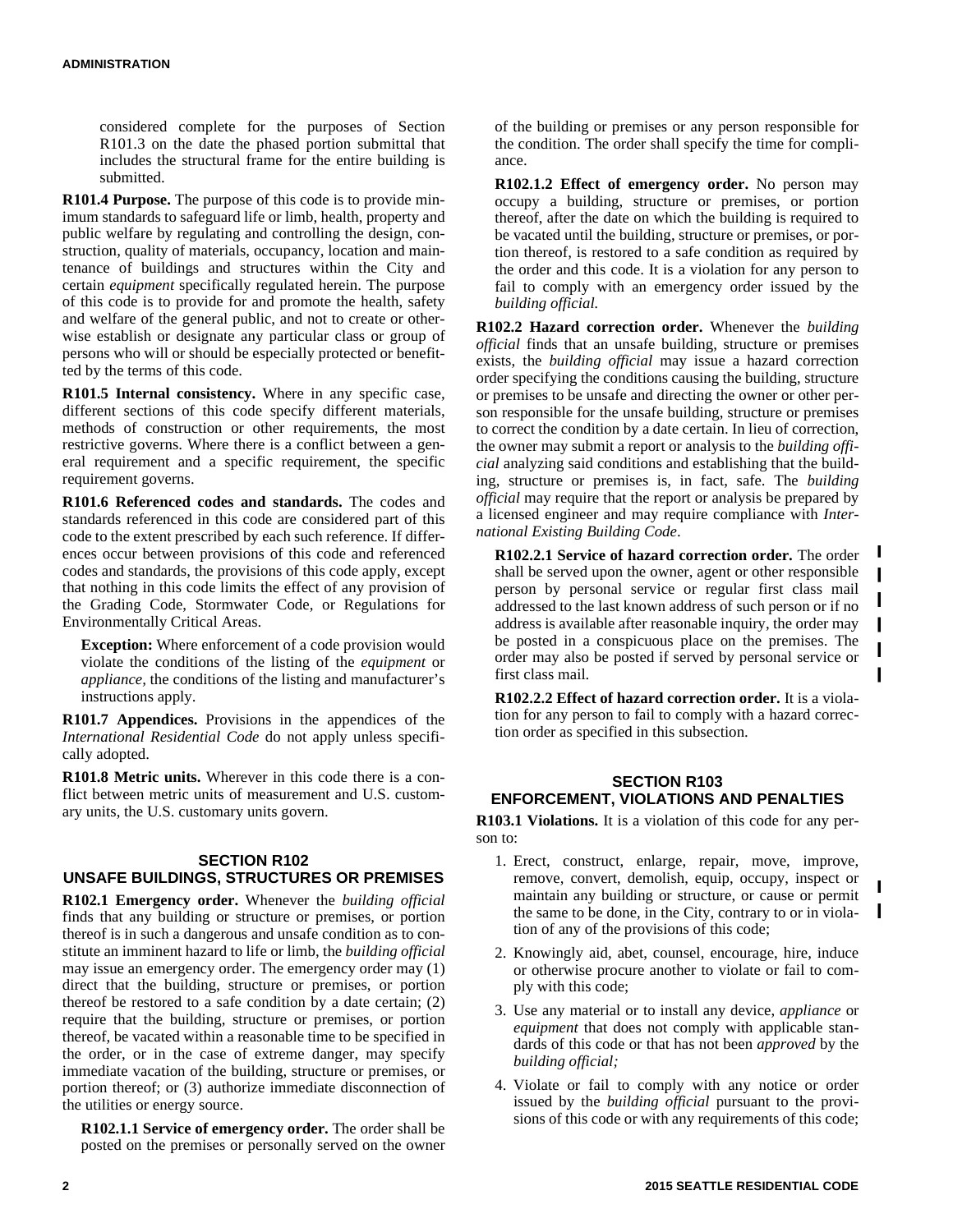- 5. Remove, mutilate, destroy or conceal any notice or order issued or posted by the *building official* pursuant to the provisions of this code, or any notice or order issued or posted by the *building official* in response to a natural disaster or other emergency;
- 6. Conduct work under a permit without requesting an inspection as required by Section R106.

**R103.2 Notice of violation.** If, after investigation, the *building official* determines that standards or requirements of this code have been violated or that orders or requirements have not been complied with, the *building official* may issue a notice of violation upon the owner, agent or other person responsible for the action or condition. The notice of violation shall state the standards or requirements violated, shall state what corrective action, if any, is necessary to comply with the standards or requirements, and shall set a reasonable time for compliance.

**R103.2.1 Service of notice of violation.** The notice shall be served upon the owner, agent or other responsible person by personal service or regular first class mail addressed to the last known address of such person, or if no address is available after reasonable inquiry, the notice may be posted in a conspicuous place on the premises. The notice may also be posted if served by personal service or first class mail. Nothing in this section limits or precludes any action or proceeding to enforce this code, and nothing obligates or requires the *building official* to issue a notice of violation prior to the imposition of civil or criminal penalties.

**R103.2.2 Review of notice of violation by the building official.** Any person affected by a notice of violation issued pursuant to Section R103.2 may obtain a review of the notice by making a request in writing to the *building official* within ten days after service of the notice. When the last day of the period computed is a Saturday, Sunday, or City holiday, the period runs until 5 p.m. of the next business day.

**R103.2.2.1 Review procedure.** The review shall occur not less than ten nor more than 20 days after the request is received by the *building official* unless otherwise agreed to by the person requesting the review. Any person affected by the notice of violation may submit additional information to the *building official.* The review shall be made by a representative of the *building official* who will review any additional information that is submitted and the basis for issuance of the notice of violation. The reviewer may request clarification of the information received and may conduct a site visit.

**R103.2.2.2 Decision.** After the review, the *building official* shall:

- 1. Sustain the notice;
- 2. Withdraw the notice;
- 3. Continue the review to a date certain; or
- 4. Amend the notice.

**R103.2.2.3 Order.** The *building official* shall issue an order containing the decision within 15 days of the date that the review is completed and shall cause the order to be mailed by regular first class mail to the persons requesting the review and the persons named on the notice of violation, addressed to their last known address.

**R103.3 Stop work orders.** The *building official* may issue a stop work order whenever any work is being done contrary to the provisions of this code, or contrary to a permit issued by the *building official,* or in the event of dangerous or unsafe conditions related to construction or demolition. The stop work order shall identify the violation and may prohibit work or other activity on the site.

**R103.3.1 Service of stop work order.** The *building official* shall serve the stop work order by posting it in a conspicuous place at the site. If posting is not physically possible, then the stop work order may be served by personal service or by regular first class mail to the last known address of: the property owner, the person doing or causing the work to be done, or the holder of a permit if work is being stopped on a permit. For purposes of this section, service is complete at the time of posting or of personal service, or if mailed, three days after the date of mailing. When the last day of the period so computed is a Saturday, Sunday or city holiday, the period runs until 5 p.m. on the next business day.

**R103.3.2 Effective date of stop work order.** Stop work orders are effective when posted, or if posting is not physically possible, when one of the persons identified in Section R103.3.1 is served or, if notice is mailed, three days after the date of mailing.

**R103.3.3 Review of stop work orders by the building official.** Any person aggrieved by a stop work order may obtain a review of the order by delivering to the *building official* a request in writing within two business days of the date of service of the stop work order.

**R103.3.3.1 Review procedure.** The review shall occur within two business days after receipt by the *building official* of the request for review unless otherwise agreed by the person making the request. Any person affected by the stop work order may submit additional information to the *building official* for consideration as part of the review at any time prior to the review. The review will be made by a representative of the *building official* who will review all additional information received and may conduct a site visit.

**R103.3.3.2 Decision.** After the review, the *building official* may:

- 1. Sustain the stop work order;
- 2. Withdraw the stop work order;
- 3. Modify the stop work order; or
- 4. Continue the review to a date certain.

**R103.3.3.3 Order.** The *building official* shall issue an order of the *building official* containing the decision within two business days after the review is completed and shall cause the order to be sent by regular first class mail to the person or persons requesting the review, any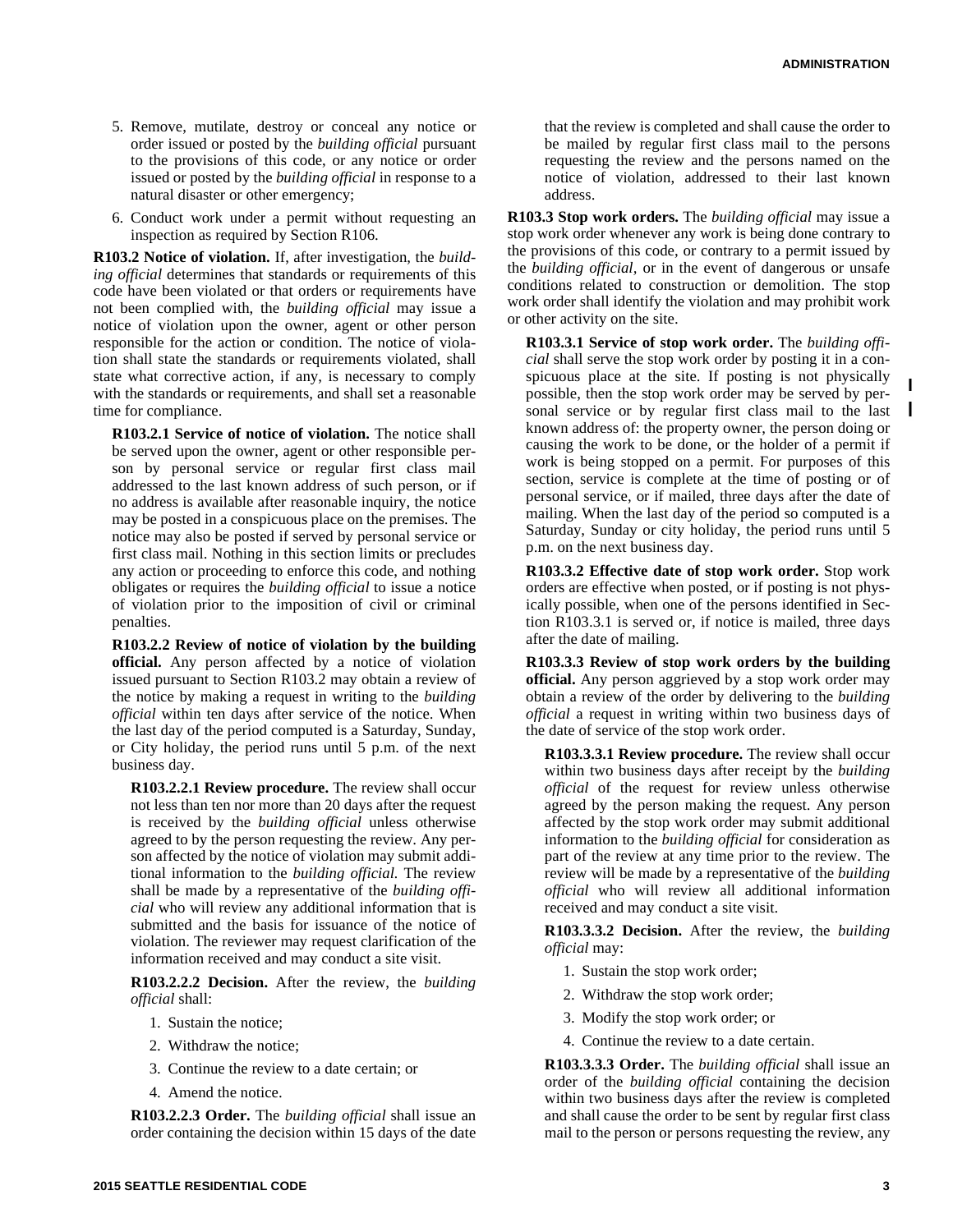person on whom the stop work order was served, and any other person who requested a copy before issuance of the order, addressed to their last known address.

**R103.4 Occupancy violations.** Whenever any building or structure is being occupied contrary to the provisions of this code, the *building official* may order such occupancy discontinued and the building or structure, or portion thereof, vacated by notice.

**R103.4.1 Service of notice of occupancy violation.** The notice of occupancy violation shall be served upon the owner, agent or other responsible person by personal service or regular first class mail addressed to the last known address of such person or if no address is available after reasonable inquiry, the notice may be posted in a conspicuous place on the premises. The notice may also be posted if served by personal service or first class mail.

**R103.4.2 Compliance with notice of occupancy violation.** Any person occupying the building or structure shall discontinue the occupancy by the date specified in the notice of the *building official,* or shall make the building or structure, or portion thereof, comply with the requirements of this code; provided, however, that in the event of an unsafe building, Section 102 may apply.

**R103.5 Civil penalties.** Any person violating or failing to comply with the provisions of this code shall be subject to a cumulative civil penalty in an amount not to exceed \$500 per day for each violation from the date the violation occurs or begins until compliance is achieved. In cases where the *building official* has issued a notice of violation, the violation will be deemed to begin, for purposes of determining the number of days of violation, on the date compliance is required by the notice of violation.

**R103.6 Enforcement in Municipal Court.** Civil actions to enforce this chapter shall be brought exclusively in Seattle Municipal Court, except as otherwise required by law or court rule. In any civil action for a penalty, the City has the burden of proving by a preponderance of the evidence that a violation exists or existed; the issuance of the notice of violation or of an order following a review by the *building official* is not itself evidence that a violation exists.

**R103.7 Judicial review.** Because civil actions to enforce Seattle Municipal Code (SMC) Title 22 must be brought exclusively in Seattle Municipal Court pursuant to Section R103.6, orders of the *building official* including notices of violation issued under this chapter are not subject to judicial review pursuant to Chapter 36.70C RCW.

**R103.8 Alternative criminal penalty.** Anyone who violates or fails to comply with any notice of violation or order issued by the *building official* pursuant to this code or who removes, mutilates, destroys or conceals a notice issued or posted by the *building official* shall, upon conviction thereof, be punished by a fine of not more than \$5000 or by imprisonment for not more than 365 days, or by both such fine and imprisonment for each separate violation. Each day's violation shall constitute a separate offense.

**R103.9 Additional relief.** The *building official* may seek legal or equitable relief to enjoin any acts or practices and abate any condition when necessary to achieve compliance.

**R103.10 Administrative review by the building official.** Prior to issuance of the building permit, applicants may request administrative review by the *building official* of decisions or actions pertaining to the administration and enforcement of this code. Requests shall be addressed to the *building official.*

I

**R103.11 Administrative review by the Construction Codes Advisory Board.** After administrative review by the *building official* and prior to issuance of the building permit, applicants may request review of decisions or actions pertaining to the application and interpretation of this code by the Construction Codes Advisory Board, except for stop work orders, notices of violations and revocations of permits. The review will be performed by three or more members of the Construction Codes Advisory Board, chosen by the Board Chair. The Chair shall consider the subject of the review and members' expertise when selecting members to conduct a review. The decision of the review panel is advisory only; the final decision is made by the *building official.*

**R103.12 Recording of notices.** The *building official* may record a copy of any order or notice with the Department of Records and Elections of King County.

**R103.13 Appeal to Superior Court.** Final decisions of the Seattle Municipal Court on enforcement actions authorized by Title 22 may be appealed pursuant to the Rules for Appeal of Decisions of Courts of Limited Jurisdiction.

#### **SECTION R104 ORGANIZATION AND DUTIES**

**R104.1 Jurisdiction of Department of Construction and Inspections.** The Department of Construction and Inspections is authorized to administer and enforce this code. The Department of Construction and Inspections is under the administrative and operational control of the Director, who is the *building official.*

**R104.2 Designees.** The *building official* may appoint such officers, inspectors, assistants and employees as are authorized from time to time. The *building official* may authorize such employees and other agents as may be necessary to carry out the functions of the *building official.*

**R104.3 Right of entry.** With the consent of the owner or occupier of a building or premises, or pursuant to a lawfully issued warrant, the *building official* may enter a building or premises at any reasonable time to perform the duties imposed by this code.

**R104.4 Modifications.** The *building official* may modify the requirements of this code for individual cases provided the *building official* finds: (1) there are practical difficulties involved in carrying out the provisions of this code; (2) the modification is in conformity with the intent and purpose of this code; and (3) the modification will provide a reasonable level of strength, effectiveness, fire resistance, durability, safety and sanitation when considered together with other safety features of the building or other relevant circum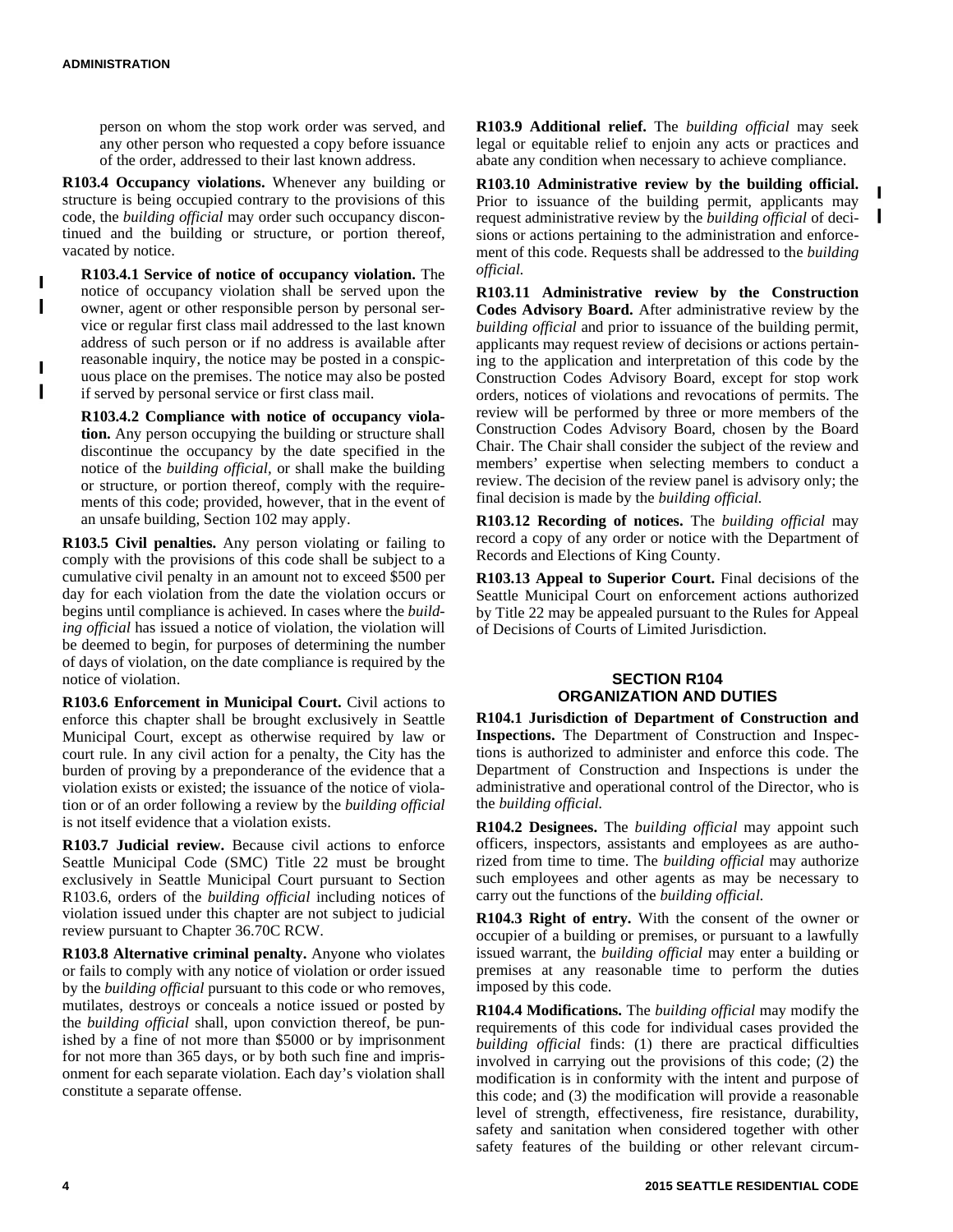stances. The *building official* may, but is not required to, record the approval of modifications and any relevant information in the files of the *building official* or on the *approved construction documents.*

**R104.5 Alternate materials, methods of construction and design.** This code does not prevent the use of any material, design or method of construction not specifically allowed or prohibited by this code, provided the alternate has been *approved* and its use authorized by the *building official.* The *building official* may approve an alternate, provided the *building official* finds that the proposed alternate complies with the provisions of this code and that the alternate, when considered together with other safety features of the building or other relevant circumstances, will provide at least an equivalent level of strength, effectiveness, fire resistance, durability, safety and sanitation. Certain code alternates have been pre-*approved* by the *building official* and are identified in this code as code alternates. The *building official* may require that sufficient evidence or proof be submitted to reasonably substantiate any claims regarding the use or suitability of the alternate. The *building official* may, but is not required to, record the approval of code alternates and any relevant information in the files of the *building official* or on the *approved construction documents.*

**R104.6 Flood hazard areas.** The *building official* shall not approve modifications or code alternates to any provisions required in flood hazard areas identified in Table R301.2(1) unless the *building official* has determined that any of the following conditions exist:

I Π

- 1. There is good and sufficient cause showing that the unique characteristics of the size, configuration or topography of the site render the elevation standards of Section R322 inappropriate.
- 2. Failure to approve the modification or code alternate would result in exceptional hardship render the *lot* undevelopable.
- 3. The approval of the modification or code alternate will not result in increased flood heights, additional threats to public safety, or additional public expense.

Any modification or code alternate that is *approved* shall be the minimum necessary to afford relief, considering the flood hazard.

If a modification or code alternate is *approved,* the *building official* shall give written notice to the applicant that describes the difference between the design flood elevation and the elevation to which the building is to be built, warns that the cost of flood insurance will be commensurate with the increased risk resulting from the reduced floor elevation, and states that construction below the design flood elevation increases risks to life and property.

**R104.7 Tests.** Whenever there is insufficient evidence of compliance with any of the provisions of this code or evidence that any material or construction does not conform to the requirements of this code, the *building official* may require tests as proof of compliance to be made at no expense to the City. Test methods shall be specified by this code or by other recognized test standards. If there are no recognized and

accepted test methods for the proposed alternate, the *building official* shall determine the test procedures. All tests shall be made by an *approved agency*. Reports of such tests shall be retained by the *building official* for the period required for retention of public records.

**R104.8 Rules of the building official.** The *building official* has authority to issue interpretations of this code and to adopt and enforce rules and regulations supplemental to this code as may be deemed necessary in order to clarify the application of the provisions of this code. Such interpretations, rules and regulations shall be in conformity with the intent and purpose of this code.

**R104.8.1 Procedure.** The *building official* shall promulgate, adopt and issue rules according to the procedures specified in the Administrative Code, Chapter 3.02 of the *Seattle Municipal Code.*

**R104.9 Liability.** Nothing in this code is intended to be nor shall be construed to create or form the basis for any liability on the part of the City, or its officers, employees or agents, for any injury or damage resulting from the failure of a building to conform to the provisions of this code, or by reason or as a consequence of any inspection, notice, order, certificate, permission or approval authorized or issued or done in connection with the implementation or enforcement of this code, or by reason of any action or inaction on the part of the City related in any manner to the enforcement of this code by its officers, employees or agents.

This code shall not be construed to relieve or lessen the responsibility of any person owning, operating or controlling any building or structure for any damages to persons or property caused by defects, nor shall the Department of Construction and Inspections or the City of Seattle be held to have assumed any such liability by reason of the inspections authorized by this code or any permits or certificates issued under this code.

#### **R104.10 Responsibilities of parties.**

**R104.10.1 Responsibility for compliance.** Compliance with the requirements of this code is the obligation of the owner of the building, structure, or premises; the duly authorized agent of the owner; and other persons responsible for the condition or work, and not of the City or any of its officers, employees or agents.

**R104.10.2 Responsibility of design professional, contractor, plans examiner and inspector.** The responsibilities of the *design professional* in responsible charge, contractor, plans examiner, and field inspector are as provided in the *International Building Code* Section 104.10.

## **SECTION R105 BUILDING PERMITS**

**R105.1 Permits required.** Except as otherwise specifically provided in this code, a building permit shall be obtained from the *building official* for each building or structure prior to erecting, constructing, enlarging, altering, repairing, moving, improving, removing, changing the occupancy of, or demolishing such building or structure, or allowing the same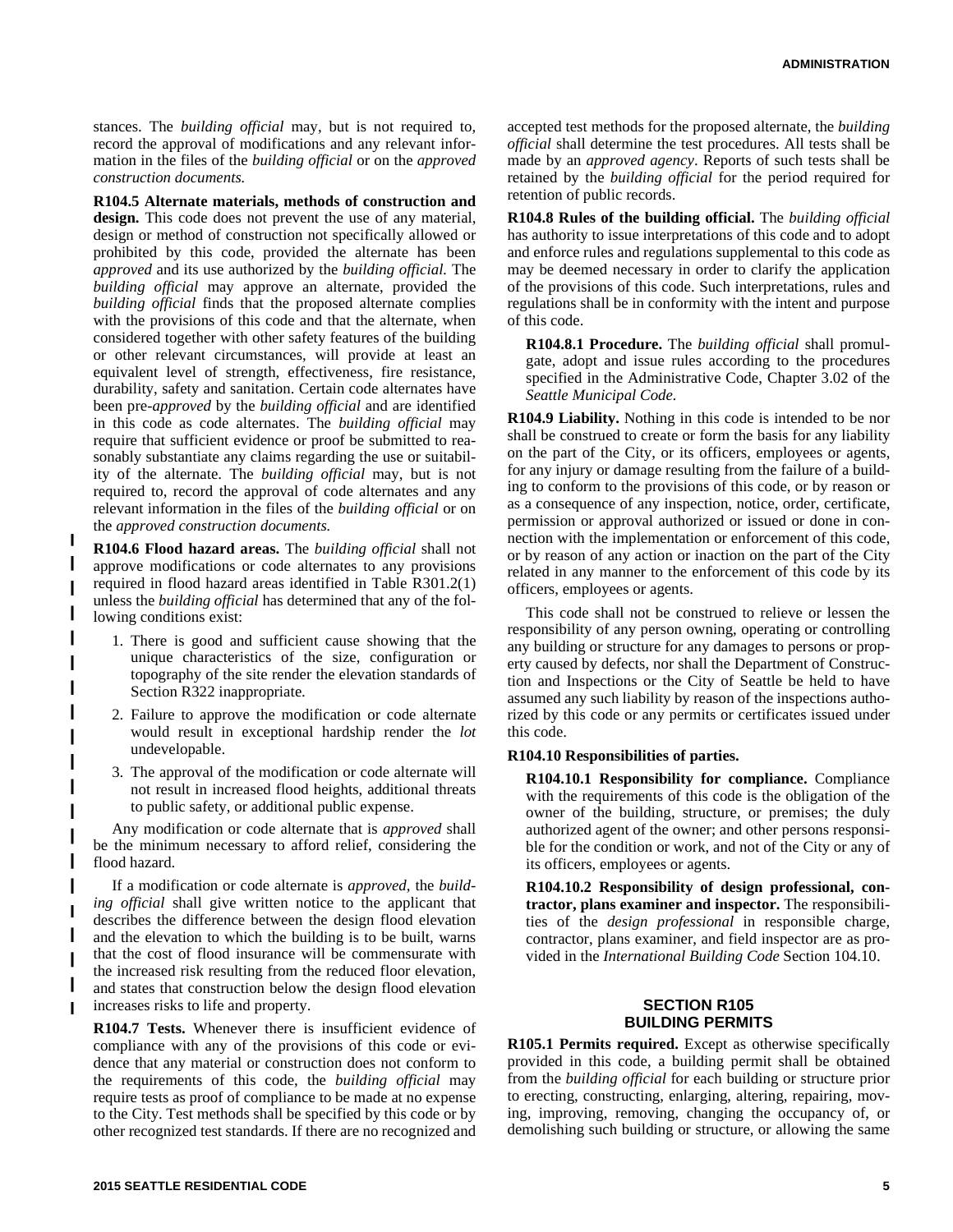$\blacksquare$ 

to be done. All work shall comply with this code, even where no permit is required.

**R105.2 Work exempt from permit.** A building permit is not required for the work listed below. Exemption from the permit requirements of this code does not authorize any work to be done in any manner in violation of this code or any other laws or ordinances of the City.

- 1. Minor repairs or *alterations* if the value of construction, as determined by the *building official,* is \$6,000 or less in any six month period. Such repairs and *alterations* shall not include the removal, reduction, *alteration* or relocation of any loadbearing support. Egress, light, ventilation and fire-resistance shall not be reduced without a permit.
- 2. Minor work including the following, provided no changes are made to the building envelope: patio and concrete slabs on grade; painting or cleaning a building; repointing a chimney; installing kitchen cabinets, paneling or other surface finishes over existing wall and ceiling systems; insulating existing buildings; abatement of hazardous materials; and in-kind or similar replacement of or repair of deteriorated members of a structure.
- 3. One-story detached accessory buildings used for greenhouse, tool or storage shed, playhouse, or similar uses, if:
	- 3.1. The projected roof area does not exceed 120 square feet; and
	- 3.2. The building is not placed on a concrete foundation other than a slab on grade.
- 4. Fences not over 8 feet high that do not have masonry or concrete elements above 6 feet.
- 5. Arbors and other open-framed landscape structures not exceeding 120 square feet in projected area.
- 6. Retaining walls and rockeries which are not over 4 feet in height measured from the bottom of the footing to the top of the wall, if:
	- 6.1. There is no surcharge or impoundment of Class I, II or III-A liquids;
	- 6.2. The wall or rockery is not located in an Environmentally Critical Area (ECA) or ECA buffer pursuant to chapter 25.09 of the *Seattle Municipal Code;*
	- 6.3. Construction does not support soils in a steep slope area, potential landslide area or known slide area as identified in the Seattle Environmentally Critical Areas Ordinance, Section 25.09.020 of the *Seattle Municipal Code.*
	- 6.4. Possible failure would likely cause no damage to adjoining property or structures.
- 7. Platforms, walks and driveways not more than 18 inches above grade and not over any *basement* or story below.
- 8. Window awnings supported by an *exterior wall* when projecting not more than 54 inches.
- 9. Prefabricated swimming pools, spas and similar *equipment* accessory to a building subject to this code in which the pool walls are entirely above the adjacent grade and if the capacity does not exceed 5,000 gallons.
- 10. Replacement of siding. This shall not include structural changes, replacement of sheathing or *alteration* to doors and windows. See Energy Code Sections R503.1.1, Exceptions 2 and 3.
- 11. Roof recover.
- 12. Roof replacement if no changes are made to the building envelope other than adding or replacing insulation, and the work is equivalent to or better than the existing structure. Permits are required for structural changes and replacement of sheathing of any size. See Energy Code Sections R503.1.1, Exceptions 2 and 3 for insulation requirements for existing buildings.
- 13. Private playground *equipment* including tree houses.

I

Π

14. Removal and/or replacement of underground storage tanks that are subject to regulation by a state or federal agency.

**Note:** A Fire Department permit is required for removal, replacement and decommissioning of underground storage tanks.

- 15. Installation of dish and panel antennas 6.56 feet (2 m) or less in diameter or diagonal measurement.
- 16. Portable heating *appliances,* portable ventilating *equipment* and portable cooling units, if the total capacity of these portable *appliances* does not exceed 40 percent of the cumulative heating, cooling or ventilating requirements of a building or *dwelling unit* and does not exceed 3 kW or 10,000 Btu input.
- 17. Any closed system of steam, hot or chilled water *piping* within heating or cooling *equipment* regulated by this code.
- 18. Minor work or the replacement of any component part of a mechanical system that does not alter its original approval and complies with other applicable requirements of this code.
- 19. Water tanks not located in Environmentally Critical Areas that are supported directly on grade if the capacity is not greater than 5,000 gallons (18 925 L) the ratio of height to diameter or width is not greater than 2:1.

**R105.3 Other permits required.** Unless otherwise exempted by this or other pertinent codes, separate master use, plumbing, electrical, mechanical and other permits may be required for the above exempted items.

**R105.4 Flood hazard areas.** In addition to the permit required by this section, all work to be performed in areas of special flood hazard, as defined in Chapter 25.06 of the *Seattle Municipal Code* are subject to additional standards and requirements, including floodplain development approval or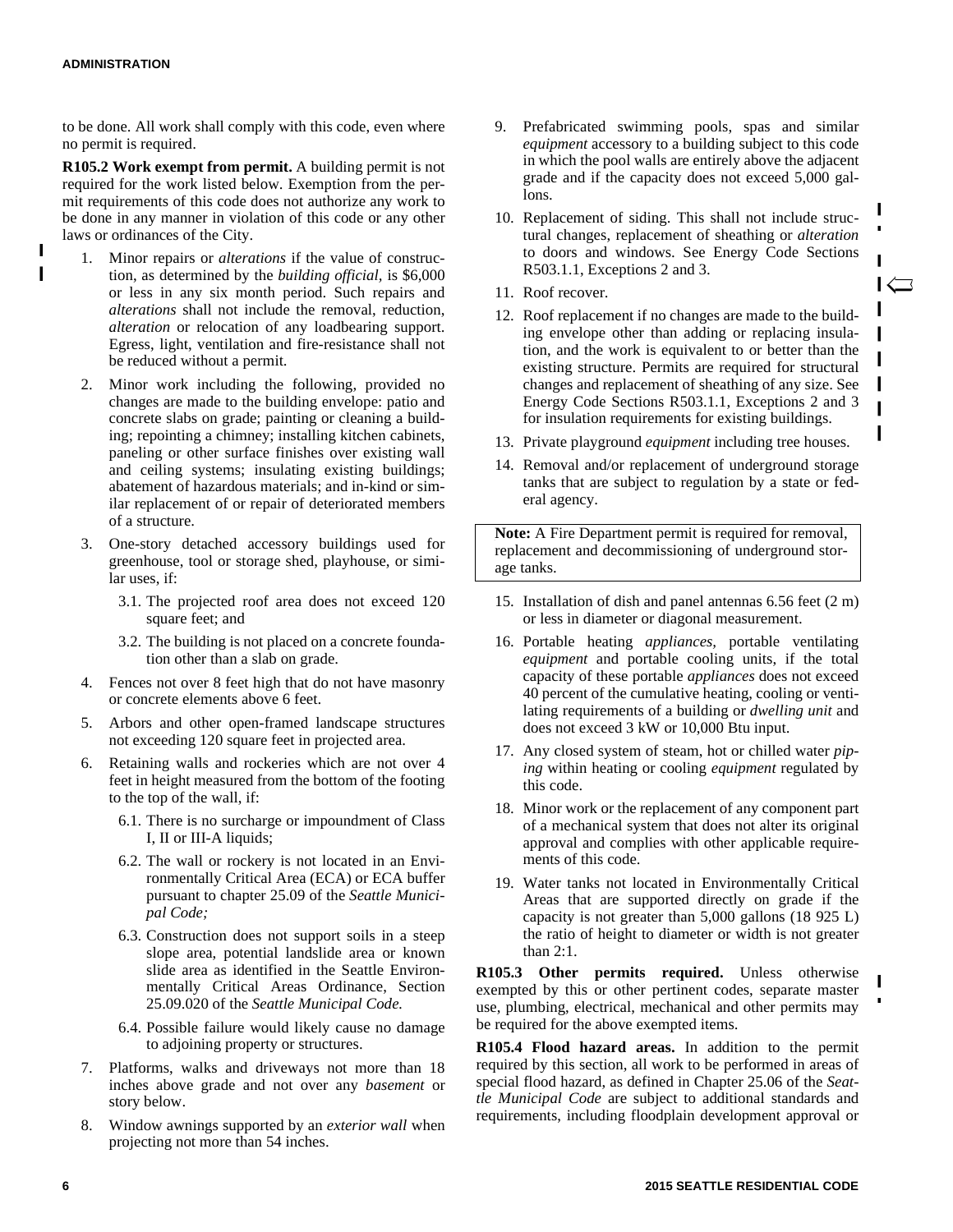a Floodplain Development License, as set forth in Chapter 25.06, the Seattle Floodplain Development Ordinance.

**R105.5 Application for permit.** To obtain a permit, the applicant shall first file an application in a format determined by the *building official.* Every such application shall:

- 1. Identify and describe the work to be covered by the permit for which application is made.
- 2. Describe the land on which the proposed work is to be done by legal description, property address or similar description that will readily identify and definitely locate the proposed building or work.
- 3. Provide the contractor's business name, address, phone number and current contractor registration number (required if contractor has been selected).
- 4. Be accompanied by *construction documents,* including plans and other data required in Section R105.6.
- 5. State the valuation of any new building or structure or any addition, remodeling or *alteration* to an existing building, including cost breakdown between additions and *alterations*.
- 6. Be signed by the owner of the property or building, or the owner's authorized agent, who may be required to submit evidence to indicate such authority.
- 7. Give such other data and information as may be required by the *building official,* including, but not limited to, master use and shoreline permits and building identification plans.
- 8. State the name of the owner and contractor and the name, address and phone number of a contact person.
- 9. Substantially conform with applicable city law in effect on the date described in Section R101.3, as modified by any exception.
- 10. Applications that include a grading component shall include all information prescribed by the Grading Code and rules adopted thereunder, and all additional information required by the *building official* pursuant to the Grading Code and rules adopted thereunder.

**R105.6 Construction documents.** *Construction documents* shall be submitted in two or more sets with each application for a permit, or shall be submitted in electronic format determined by the *building official.* Computations, stress diagrams, shop and fabrication drawings and other data sufficient to show the adequacy of the plans shall be submitted when required by the *building official.*

**Exception:** The *building official* may waive the submission of *construction documents* if the *building official* finds that the nature of the work applied for is such that reviewing of *construction documents* is not necessary to obtain compliance with this code.

**R105.6.1 Preparation by registered design professionals.** *Construction documents* for all work shall be prepared and designed by or under the direct supervision of an architect or structural engineer licensed to practice under the laws of the State of Washington. Each sheet of *construction documents* shall bear the seal and the signature of the registered *design professional* before the permit is issued.

#### **Exceptions:**

- 1. When authorized by the *building official, construction documents* need not be prepared by an engineer or architect licensed by the State of Washington for the following:
	- 1.1. Detached one- and two-family dwellings.
	- 1.2. New buildings or structures, and additions, *alterations* or repairs made to them of wood light-frame construction, if the value of construction, as determined by the *building official,* is less than \$75,000.
	- 1.3. Nonstructural *alterations* and repairs if the value of construction, as determined by the *building official,* is less than \$75,000, excluding the value of electrical and mechanical systems, fixtures, *equipment,* interior finish and millwork.
	- 1.4. Other work as specified in rules promulgated by the *building official.*
- 2. When authorized by the *building official, construction documents* for assembly line products or designed specialty structural products may be designed by a registered professional engineer.

**Interpretation R105.6:** Exception 1 does not include buildings with steel moment frames, or extensive or more complex concrete structures such as concrete frame, mild reinforced or post-tensioned floor slabs. These buildings are required to be designed by a licensed structural engineer.

**R105.6.1.1 Design professional in responsible charge.** The *building official* is authorized to require the owner to engage and designate on the building permit application a registered *design professional* who shall act as the registered *design professional* in responsible charge. If the circumstances require, the owner shall designate a substitute registered *design professional* in responsible charge who shall perform the duties required of the original registered *design professional* in responsible charge. The *building official* shall be notified in writing by the owner if the registered *design professional* in responsible charge is changed or is unable to continue to perform the duties. The registered *design professional* in responsible charge is responsible for reviewing and coordinating submittal documents prepared by others, including phased and deferred submittal items, for compatibility with the design of the building.

**R105.6.2 Information required on construction documents.** *Construction documents* shall include the following, as applicable:

1. A plot plan showing the width of streets, alleys, *yards* and courts.

П

I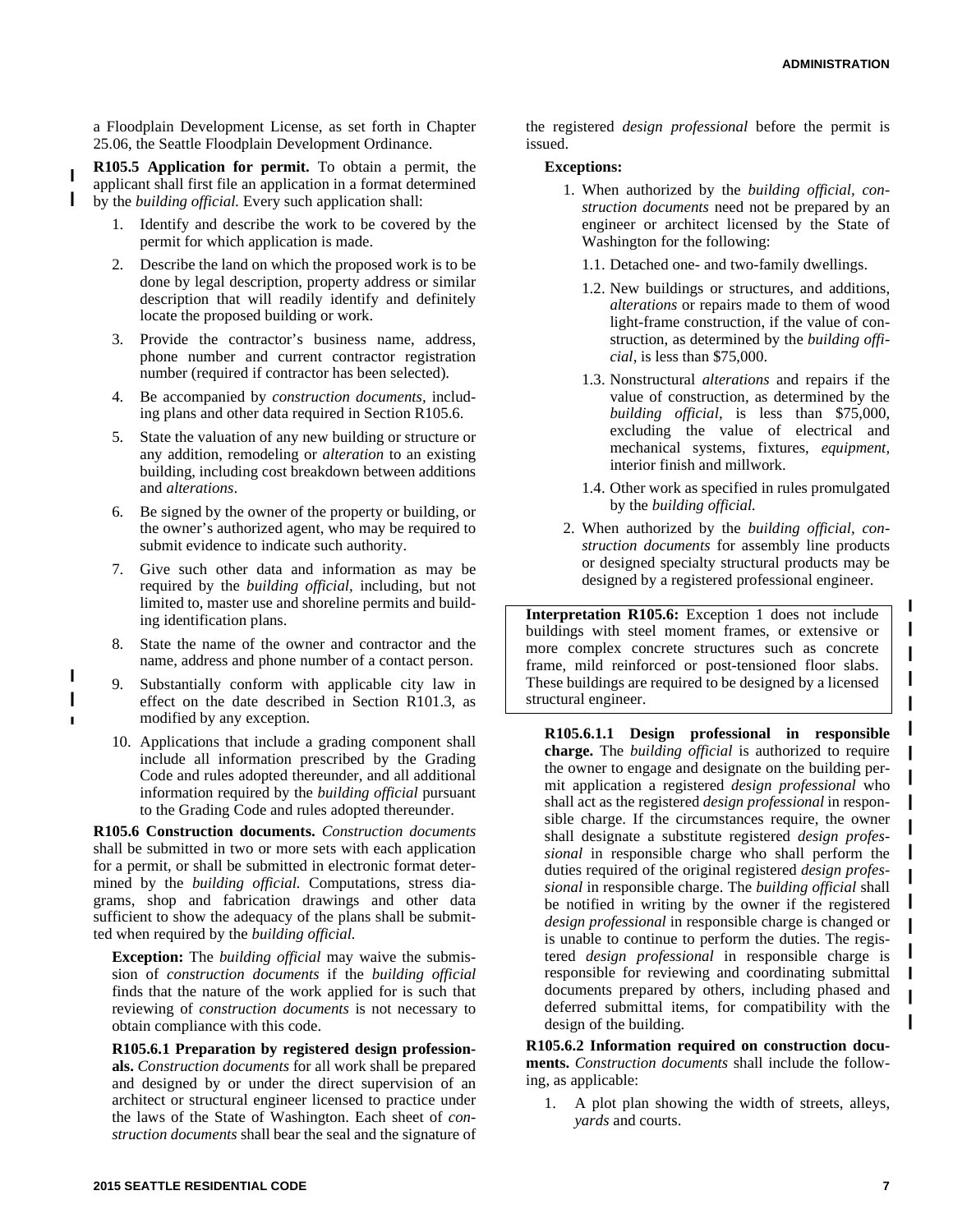- 2. The location (and/or location within a building), floor area, story, height and use defined by the Land Use Code of the proposed building and of every existing building on the property.
- 3. Where there are more than two buildings located on a property, a building identification plan identifying the location of each building on the property and identifying each building by a numbering system unrelated to address. Such plan is not required where a plan for the site is already on file and no new buildings are being added to the site.
- 4. Types of heating and air conditioning systems.
- 5. Architectural plans, including floor plans, elevations and door and finish schedules showing location of all doors, windows, mechanical *equipment,* shafts, pipes, vents and ducts.
- 6. Structural plans, including foundation plan and framing plans.
- 7. Cross-sections and construction details for both architectural and structural plans, including wall sections, foundation, floor and roof details, connections of structural members and types of construction material.
- 8. Topographic plans, including original and final contours, location of all buildings and structures on the site and, when required by the *building official,* adjacent to the site, and cubic yards of cut and fill.
- 9. If the *building official* has reason to believe that there may be an intrusion into required open areas or over the property line, a survey of the property prepared by a land surveyor licensed by the State of Washington is required for all new construction, and for additions or accessory buildings.
- 10. If any building or structure is to be erected or constructed on property abutting an unimproved or partially improved street or alley, the plans shall also include a profile showing the established or proposed grade of the street or alley, based upon information obtained from the Director of Transportation relating to the proposed finished elevations of the property and improvements thereon.

**R105.6.3 Information on first sheet.** The first or general note sheet of each set of plans shall specify the following, as applicable:

- 1. The building and street address of the work.
- 2. The name and address of the owner and person who prepared the plans.
- 3. Legal description of the property.
- 4. Type of occupancy of all parts of the building as defined in this code, including notation of fixed fire protection devices or systems.
- 5. Zoning classification of the property and existing and proposed uses of the structure(s) as defined in the *Land Use Code*.
- 6. Number of stories and *basements* as defined in this code.
- 7. Variances, conditional uses, special exceptions, including project numbers, approval and approval extension dates.

**R105.6.4 Structural notes.** Plans shall include applicable information including, but not limited to, the following:

- 1. Design loads: Snow load, live loads and lateral loads. If required by the *building official,* the structural notes for plans engineered to ASCE 7 shall include the factors of the base shear formula used in the design;
- 2. Foundations: Foundation investigations, allowable bearing pressure for spread footings, allowable load capacity of piles, lateral earth pressure;
- 3. Masonry: Type and strength of units, strength or proportions of mortar and grout, type and strength of reinforcement, method of testing, design strength;
- 4. Wood: Species or species groups, and grades of sawn lumber, glued-laminated lumber, plywood and assemblies, type of fasteners;
- 5. Concrete: Design strengths, mix designs, type and strength of reinforcing steel, welding of reinforcing steel, restrictions, if any; and
- 6. Steel and aluminum: Specification types, grades and strengths, welding electrode types and strengths.

In lieu of detailed structural notes, the *building official* may approve minor references on the plans to a specific section or part of this code or other ordinances or laws.

**R105.6.5 Deferred submittals**. Deferral of any submittal items shall have the prior approval of the *building official.* The *registered design professional in responsible charge* shall list *deferred submittals* on the *plans* for review by the *building official.*

Documents for *deferred submittal* items shall be submitted to the *registered design professional in responsible charge* who shall review them and forward them to the *building official* with a notation indicating that the *deferred submittal* documents have been reviewed and been found to be in general conformance to the design of the building. The *deferred submittal* items shall not be installed until the *deferred submittal* documents have been *approved* by the *building official*.

**R105.6.6 Information for construction in flood hazard RIUS.6.6 Information for construction in 1100d hazard areas.** For buildings and structures located in whole or in part in flood hazard areas identified in Table R301.2(1), *construction documents* shall also include:

- 1. Delineation of flood hazard areas, floodway boundaries, flood zones, and design flood elevations, as appropriate.
- 2. The elevation of the proposed lowest floor, including *basement;* and in areas of shallow flooding (AO Zones), the height of the proposed lowest floor, including *basement,* above the highest adjacent *grade*.

 $\mathbf{I}$ 

L

L

I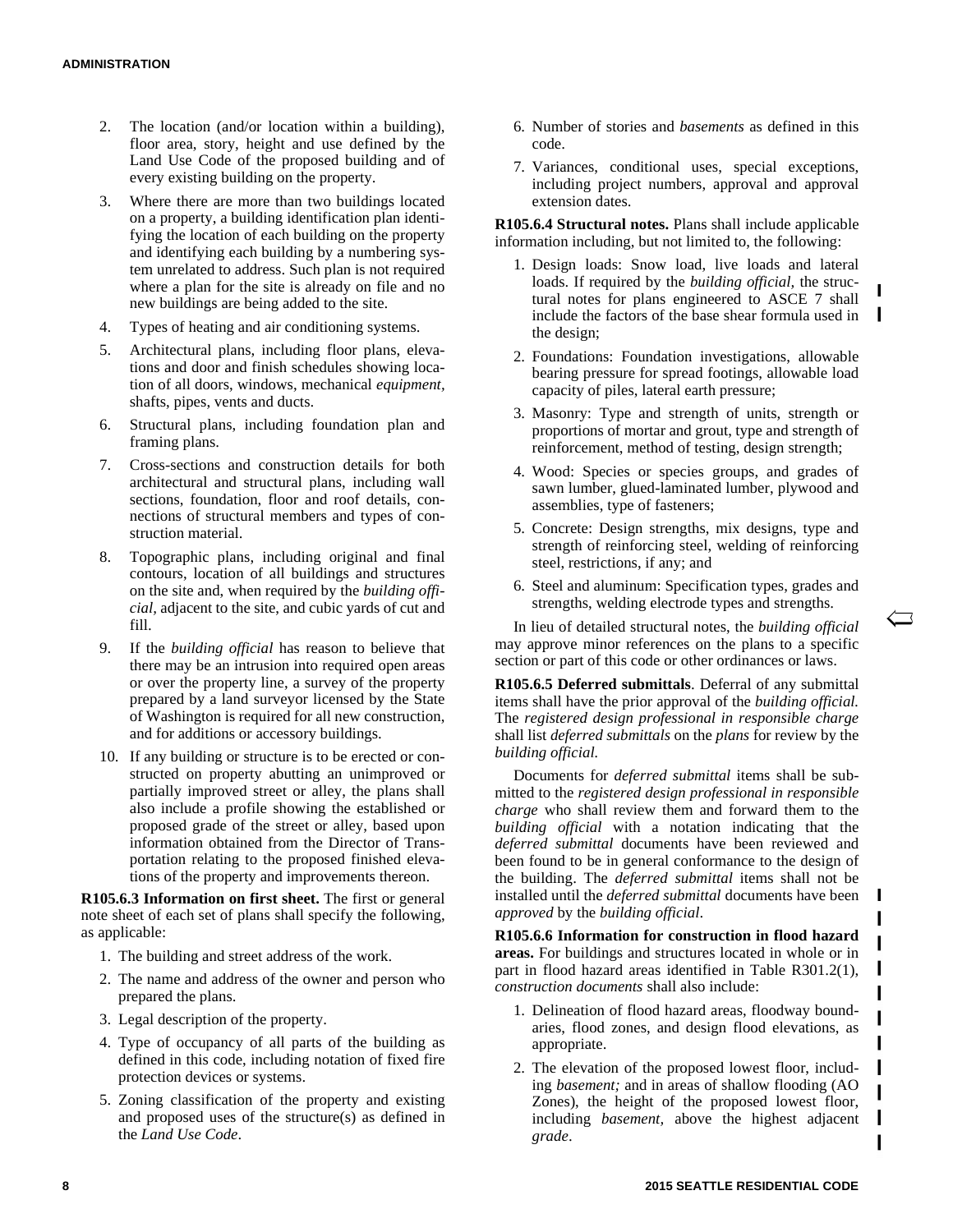3. The elevation of the bottom of the lowest horizontal structural member in coastal high hazard areas (V Zone) and in Coastal A Zones where such zones are delineated on flood hazard maps identified in Table R301.2(1) or otherwise delineated by the *jurisdiction.*

I

4. If design flood elevations are not included on the community's Flood Insurance Rate Map (FIRM), the *building official* and the applicant shall obtain and reasonably utilize any design flood elevation and floodway data available from other sources.

**R105.6.7 Construction and Demolition Waste:** The information in Sections R105.6.7.1 and R105.6.7.2 shall be submitted for projects generating construction or demolition material for salvage, recycling or disposal:

**Exception:** Projects for which an emergency order or hazard correction order has been issued pursuant to Section R102.

**R105.6.7.1 Application Submittal Requirements.** The following information shall be provided at the time of application submittal for *building alterations* and the demolition of *existing buildings* having a work area greater than 750 square feet or a project value greater than \$75,000:

- 1. A salvage assessment completed by an *approved agency* identifying building components having potential to be salvaged prior to building removal. The building owner is permitted to complete the assessment for building *alterations* that include some demolition.
- 2. A statement of compliance with the regulations of the Puget Sound Clean Air Agency regarding asbestos identification, notification, and abatement.

**R105.6.7.2 Waste Diversion Report.** A Waste Diversion Report shall be submitted within 60 days of final inspection approval. The Waste Diversion Report shall identify the weight or volume of project-generated construction waste and demolition material; the hauler of the material; and the receiving facility or location for each commodity. A signed affidavit from the receiving party and photo documentation shall be included for salvaged materials in which a tip receipt cannot be obtained.

**R105.6.8 Clarity of plans.** Plans shall be drawn to a clearly indicated and commonly accepted scale in a format determined by the *building official.*

**R105.7 Application review.** The *construction documents* shall be reviewed by the *building official.* Such *construction documents* may be reviewed by other departments of the City to check compliance with the laws and ordinances under their jurisdiction.

**R105.7.1 Determination of completeness.** Within 28 days after an application is filed, the *building official* shall notify the applicant in writing either that the application is complete or that it is not complete, and if not complete, what additional information is required to make it com-

plete. Within 14 days after receiving the additional information, the *building official* shall notify the applicant in writing whether the application is now complete or what additional information is necessary. An application shall be deemed to be complete if the *building official* does not notify the applicant in writing by the deadlines in this section that the application is incomplete.

**R105.7.2 Decision on application.** Except as provided in Section R105.10, the *building official* shall approve, condition or deny the application within 120 days after the *building official* notifies the applicant that the application is complete.

To determine the number of days that have elapsed after the notification that the application is complete, the following periods shall be excluded:

- 1. All periods of time during which the applicant has been requested by the Director to correct plans, perform required studies, or provide additional required information, until the determination that the request has been satisfied. The period shall be calculated from the date the *building official* notifies the applicant of the need for additional information until the earlier of the date the *building official* determines whether the additional information satisfies the request for information or 14 days after the date the information has been provided to the *building official.*
- 2. If the *building official* determines that the information submitted by the applicant under item 1 of this subsection is insufficient, the *building official* shall notify the applicant of the deficiencies, and the procedures under item 1 of this subsection shall apply as if a new request for information had been made;
- 3. All extensions of time mutually agreed upon by the applicant and the *building official.*

If a project permit application is substantially revised by the applicant, the time period shall start from the date at which the revised project application is determined to be complete under Section R101.3.1.

**R105.7.3 Determination of substantially improved or substantially damaged existing buildings in flood hazard areas.** For applications for reconstruction, rehabilitation, *addition, alteration,* repair or other improvement of existing buildings or structures located in a flood hazard area identified in Table R301.2(1), the *building official* shall determine the value of the proposed work. For buildings that have sustained damage of any origin, the value of the proposed work shall include the cost to repair the building or structure to its predamaged condition, regardless of the actual repair work performed. If the *building official* finds that the value of proposed work equals or exceeds 50 percent of the market value of the building or structure before the damage occurred or the improvement starts, the proposed work constitutes a substantial improvement and the proposed work shall comply with Section R322.

Substantial improvements do not include: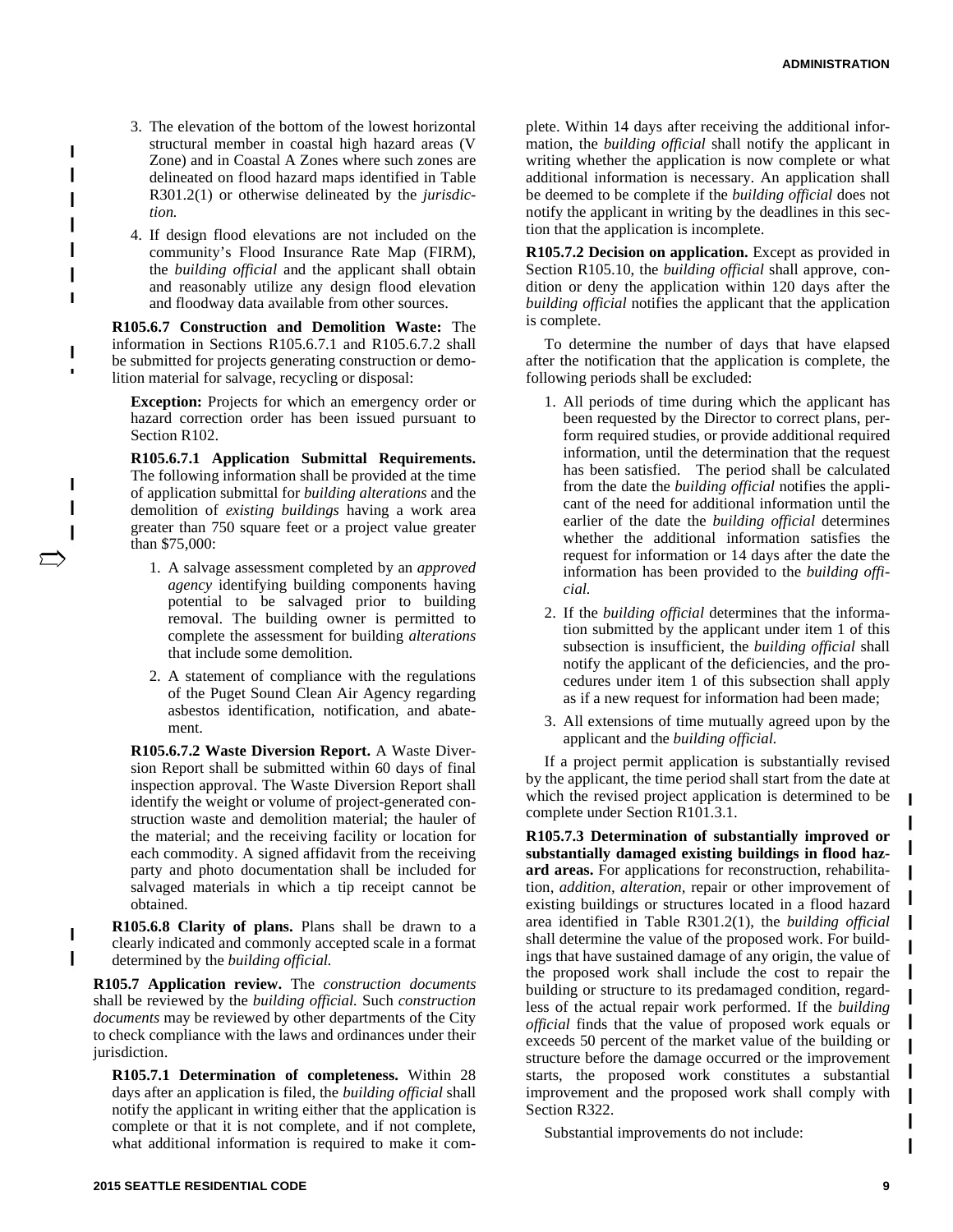П

 $\blacksquare$ 

 $\blacksquare$ 

- 1. Improvements to a building or structure that are required to correct existing health, sanitary or safety code violations identified by the *building official* and that are the minimum necessary to ensure safe living conditions, or
- 2. Any *alteration* of a landmark, provided that the *alteration* will not result in rescission of the landmark's landmark designation landmark.

#### **R105.8 Issuance of permit.**

**R105.8.1** Subject to Section R105.8.2, the *building official* shall issue a permit to the applicant if the *building official* finds the following:

- 1. The work described in the *construction documents* conforms to the requirements of this code and other pertinent laws, ordinances and regulations and with all conditions imposed under any of them,
- 2. The fees specified in the Fee Subtitle have been paid, and
- 3. The applicant has complied with all requirements to be performed prior to issuance of a permit for the work under other pertinent laws, ordinances or regulations or included in a master use permit, or otherwise imposed by the *building official.*

When the permit is issued, the applicant or the applicant's authorized agent becomes the permit holder.

**R105.8.2** The *building official* shall not issue a permit if the *building official* has determined that the property owner violated subsection 22.210.136.A of the Seattle Municipal Code and has not obtained any required tenant relocation license.

**R105.8.3 Grading permits.** The grading component of the building permit is the portion of the building permit that authorizes work that is subject to the requirements of the Grading Code. That component constitutes a grading permit.

**R105.8.4 Permit conditions.** The *building official* may impose on a permit any conditions authorized by this code or other pertinent ordinances or regulations, including but not limited to the Grading Code, the Stormwater Code, Regulations for Environmentally Critical Areas, and rules adopted pursuant to those codes. The *building official* may condition a permit in order to reduce the risks associated with development, construction, ownership and occupancy including, but not limited to risks in potential slide areas.

**R105.8.5 Denial of permits.** The *building official* may deny a permit if the *building official* determines that:

- 1. The risks cannot be reduced to an acceptable level,
- 2. The proposed project or *construction documents* do not conform to the requirements of this code or other pertinent laws, ordinances or regulations, to requirements included in the Master Use Permit or to requirements otherwise imposed by the *building official* or other City departments, or to requirements otherwise imposed by the *building official* or other City departments, or

3. The applicant has failed to comply with any requirement or condition imposed pursuant to the authority described in Section R105.8.4.

**R105.8.6 Compliance with approved construction documents.** When the *building official* issues a permit, the *building official* shall endorse the permit in writing or in electronic format and stamp the plans APPROVED. Such *approved* plans and permit shall not be changed, modified or altered without authorization from the *building official,* and all work shall be done in accordance with the *approved construction documents* and permit except as authorized by the *building official* during a field inspection to correct errors or omissions, or as authorized by Section R105.9.

**R105.9 Revisions to the permit.** When changes to the *approved* work are made during construction, approval of the *building official* shall be obtained prior to execution. The building inspector may approve minor changes to the *construction documents* for work not reducing the structural strength or fire and life safety of the structure. The building inspector shall determine if it is necessary to revise the *approved construction documents.* No changes that are subject to special inspection shall be made during construction unless *approved* by the *building official.* If revised plans are required, changes shall be submitted to and *approved* by the *building official,* accompanied by fees specified in the Fee Subtitle, prior to occupancy. All changes shall conform to the requirements of this code and other pertinent laws and ordinances and other issued permits.

I

Ī

**R105.10 Cancellation of permit applications.** Applications may be cancelled if no permit is issued by the earlier of the following: (1) twelve months following the date of application; or (2) sixty days from the date of written notice that the permit is ready to issue. After cancellation, *construction documents* submitted for review may be returned to the applicant or destroyed by the *building official.*

The *building official* will notify the applicant in writing at least 30 days before the application is cancelled. The notice shall specify a date by which a request for extension must be submitted in order to avoid cancellation. The date shall be at least two weeks prior to the date on which the application will be cancelled.

**R105.10.1 Extensions prior to permit issuance.** At the discretion of the *building official,* applications for projects that require more than 12 months to review and approve may be extended for a period that provides reasonable time to complete the review and approval, but in no case longer than 24 months from the date of the original application. No application may be extended more than once. After cancellation, the applicant shall submit a new application and pay a new fee to restart the permit process.

Notwithstanding other provisions of this code, an application may be extended where issuance of the permit is delayed by litigation, preparation of environmental impact statements, appeals, strikes or other causes related to the application that are beyond the applicant's control, or while the applicant is making progress toward issuance of a master use permit.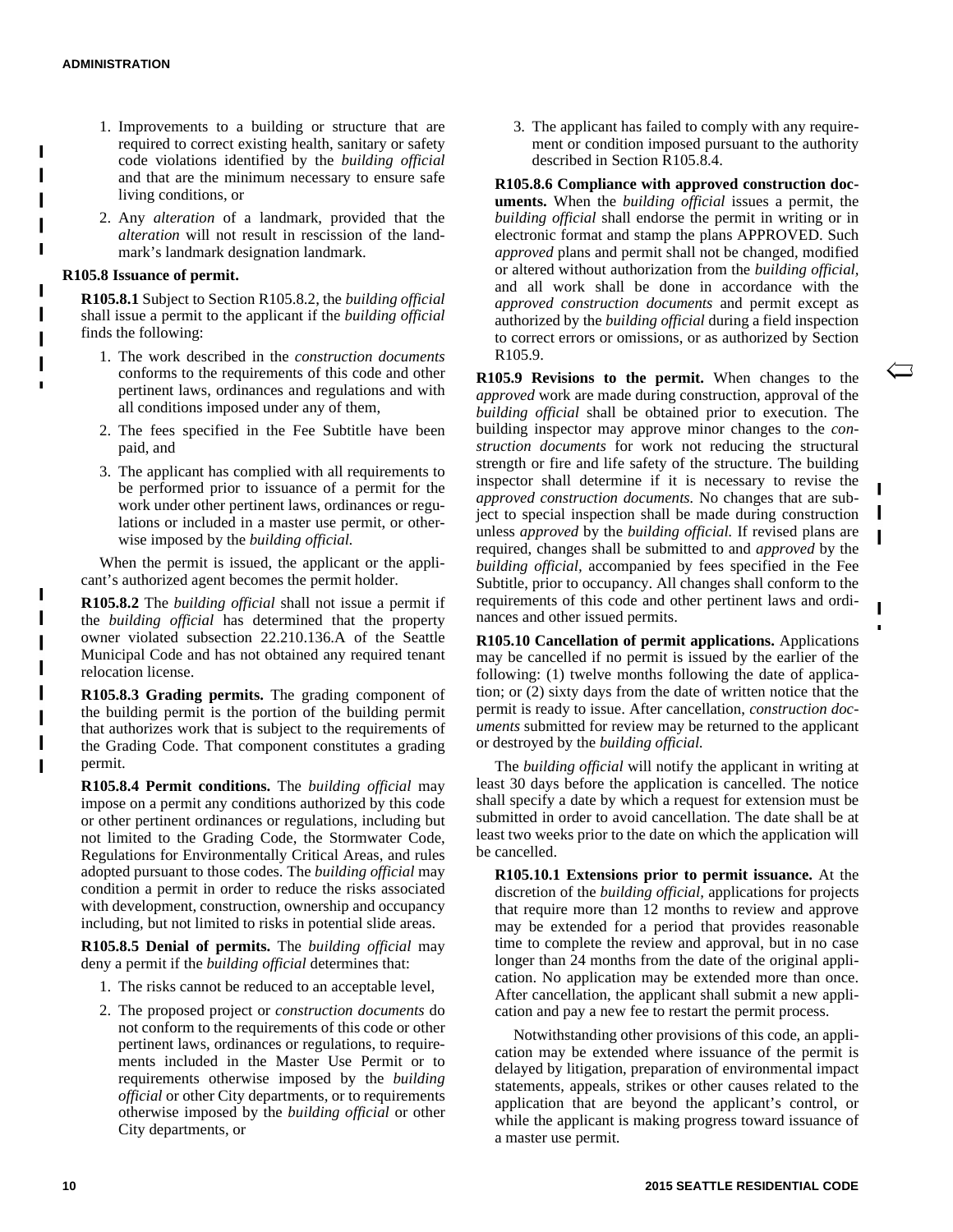**R105.11 Retention of plans.** One set of *approved* plans, which may be on microfilm or in electronic format, shall be retained by the *building official.* One set of *approved* plans shall be returned to the applicant and shall be kept at the site of the building or work for use by inspection personnel at all times during which the work authorized is in progress.

**R105.12 Validity of permit.** The issuance or granting of a permit or approval of *construction documents* shall:

- 1. Not be construed to be a permit for, or an approval of, any violation of any of the provisions of this code or other pertinent laws and ordinances;
- 2. Not prevent the *building official* from requiring the correction of errors in the *construction documents* or from preventing building operations being carried on thereunder when in violation of this code or of other pertinent laws and ordinances of the City;
- 3. Not prevent the *building official* from requiring correction of conditions found to be in violation of this code or other pertinent laws and ordinances of the City; or
- 4. Not be construed to extend the period of time for which any such permit is issued or otherwise affect any period of time for compliance specified in any notice or order issued by the *building official* or other administrative authority requiring the correction of any such conditions.

**R105.13 Expiration of permits.** Authority to do the work authorized by a permit expires 18 months from the date of issuance. An *approved* renewal extends the life of the permit for an additional 18 months from the prior expiration date. An *approved* reestablishment extends the life of the permit for 18 months from the date the permit expired.

#### **Exceptions:**

ι

- 1. Initial permits for major construction projects that require more than 18 months to complete may be issued for a period that provides reasonable time to complete the work, according to an *approved* construction schedule. The *building official* may authorize a permit expiration date not to exceed three years from the date of issuance, except when there is an associated Shoreline Substantial Development permit in which case the *building official* may authorize an expiration date not to exceed the life of the Shoreline permit.
- 2. The *building official* may issue permits which expire in less than 18 months if the *building official* determines a shorter period is appropriate to complete the work.

This section is subject to the limitations in *Seattle Municipal Code* Section 22.800.100, Seattle Stormwater Code.

**R105.14 Renewal of permits.** Permits may be renewed and renewed permits may be further renewed by the *building official* if the following conditions are met:

1. Application for renewal is made within the 30 day period immediately preceding the date of expiration of the permit; and

- 2. If the project has had an associated discretionary Land Use review, the land use approval has not expired; and
- 3. If an application for renewal is made more than 18 months after the date of mandatory compliance with a new or revised edition of the *Seattle Residential Code*, the permit shall not be renewed unless:
	- 3.1. The *building official* determines that the permit complies, or is modified to comply, with the Seattle Residential, Energy, Stormwater, Side Sewer and Grading codes in effect on the date of application for renewal; or
	- 3.2. The work authorized by the permit is substantially underway and progressing at a rate *approved* by the *building official.* "Substantially underway" means that normally required building inspections have been *approved* for work such as foundations, framing, mechanical, insulation and finish work that is being completed on a continuing basis; or
	- 3.3. Commencement or completion of the work authorized by the permit is delayed by litigation, appeals, strikes or other extraordinary circumstances related to the work authorized by the permit beyond the permit holder's control, subject to approval by the *building official;* and
- 4. If an application for renewal is submitted on or after January 1, 2017, the permit shall not be renewed unless: (a) the *building official* determines that the permit complies, or is modified to comply, with the Seattle Stormwater Code in effect on the date of application for renewal; or (b) construction has started. For purposes of this provision, "started construction" means the site work associated with and directly related to the *approved* project has begun. For example, grading the project site to final grade or utility installation constitutes the start of construction; simply clearing the project site does not.

**R105.15 Reestablishment of expired permits.** A new permit is required to complete work if a permit has expired and was not renewed.

**Exception:** A permit that expired less than one year prior to the date of a request for reestablishment may be reestablished upon approval of the *building official* if it complies with Section R105.14, Items 2, 3 and 4 above. Once reestablished the permit will not be considered to have expired. The new expiration date of a reestablished permit shall be determined in accordance with Section R105.13.

**R105.16 Revocation of building permits.** Whenever the *building official* determines there are grounds for revoking a permit, the *building official* may issue a notice of revocation. The notice of revocation shall identify the reason for the proposed revocation, including but not limited to the violations, the conditions violated and any alleged false or misleading information provided.

**R105.16.1 Standards for revocation.** The *building official* may revoke a permit if:

1. The code or the building permit has been or is being violated and issuance of a notice of violation or stop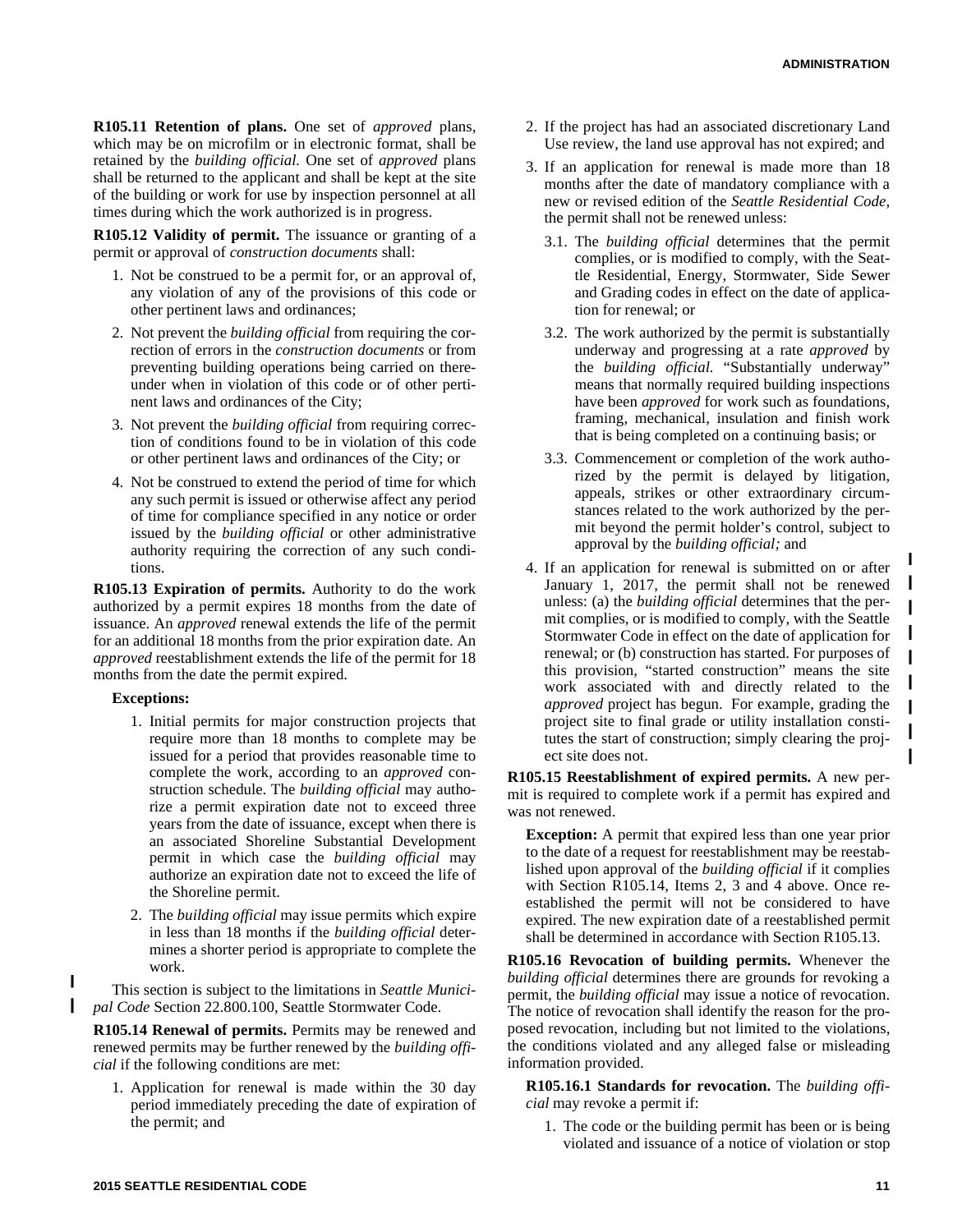$\mathbf{I}$ 

work order has been or would be ineffective to secure compliance because of circumstances related to the violation; or

2. The permit was obtained with false or misleading information.

**R105.16.2 Service of notice of revocation.** The notice of revocation shall be served upon the owner, agent or other responsible person by personal service or regular first class mail addressed to the last known address of such person or if no address is available after reasonable inquiry, the notice may be posted in a conspicuous place on the premises. The notice may also be posted if served by personal service or first class mail.

**R105.16.3 Effective date of revocation.** The *building official* shall identify in the notice of revocation a date certain on which the revocation will take effect. This date may be stayed pending complete review by the *building official* pursuant to Section R105.12.4.

**R105.16.4 Review by the building official for notice of revocation.** Any person aggrieved by a notice of revocation may obtain a review by making a request in writing to the *building official* within three business days of the date of service of the notice of revocation. Any person affected by the notice of revocation may submit additional information to the *building official* for consideration as part of the review at any time prior to the review.

**R105.16.4.1 Review procedure.** The review will be made by a representative of the *building official* who will review all additional information received and may also request a site visit. After the review, the *building official* may:

- 1. Sustain the notice of revocation and affirm or modify the date the revocation will take effect;
- 2. Withdraw the notice of revocation;
- 3. Modify the notice of revocation and affirm or modify the date the revocation will take effect; or
- 4. Continue the review to a date certain.

**R105.16.4.2 Order of revocation of permit.** The *building official* shall issue an order containing the decision within ten days after the review is completed and shall cause the same to be sent by regular first class mail to the person or persons requesting the review, any other person on whom the notice of revocation was served and any other person who requested a copy before issuance of the order. The order of the *building official* is the final order of the City, and the City and all parties shall be bound by the order.

#### **SECTION R106 INSPECTIONS**

**R106.1 General.** All construction or work for which a permit is required is subject to inspection by the *building official,* and certain types of construction shall have special inspections by registered special inspectors as specified in the *Seattle Building Code* Chapter 17.

**R106.2 Surveys.** A survey of the *lot* may be required by the *building official* to verify compliance of the structure with *approved construction documents.*

**R106.3 Inspection requests.** The owner of the property or the owner's authorized agent, or the person designated by the owner or agent to do the work authorized by a permit shall notify the *building official* that work requiring inspection as specified in this section is ready for inspection.

**R106.4 Access for inspection.** The permit holder and the person requesting any inspections required by this code shall provide access to and means for proper inspection of such work, including safety *equipment* required by the Washington Industrial Safety and Health Agency. The work shall remain accessible and exposed for inspection purposes until *approved* by the *building official.* Neither the *building official* nor the City is liable for expense entailed in the required removal or replacement of any material to allow inspection.

**R106.5 Inspection record.** Work requiring a permit shall not be commenced until the permit holder or the permit holder's agent has posted an inspection record in a conspicuous place on the premises and in a position that allows the *building official* to conveniently make the required entries regarding inspection of the work. This record shall be maintained in such a position by the permit holder or the permit holder's agent until final approval has been granted by the *building official.*

**R106.6 Approvals required.** No work shall be done on any part of the building or structure beyond the point indicated in each successive inspection without first obtaining the written approval of the *building official.* Written approval shall be given only after an inspection has been made of each successive step in the construction as indicated by each of the inspections required in Section R106.8. There shall be a final inspection and approval of all buildings when they are completed and ready for occupancy.

**R106.6.1 Effect of approval.** Approval as a result of an inspection is not approval of any violation of the provisions of this code or of other pertinent laws and ordinances of the City. Inspections presuming to give authority to violate or cancel the provisions of this code or of other pertinent laws and ordinances of the City are not valid.

**R106.7 Concealment of work.** No required reinforcing steel or structural framework of any part of a building or structure shall be covered or concealed in any manner whatsoever without first obtaining the approval of the *building official.*

**Exception:** Modular homes and commercial coaches identified by State of Washington stickers specified in Section 106.13.4 of the *International Building Code* and placed upon a permanent foundation *approved* and inspected by the *building official.*

**R106.8 Required inspections.** The *building official,* upon notification by the permit holder or the permit holder's agent, of the property address and permit number, shall make the following inspections and shall either approve that portion of the construction as completed or shall notify the permit holder or the permit holder's agent if the construction fails to comply with the law.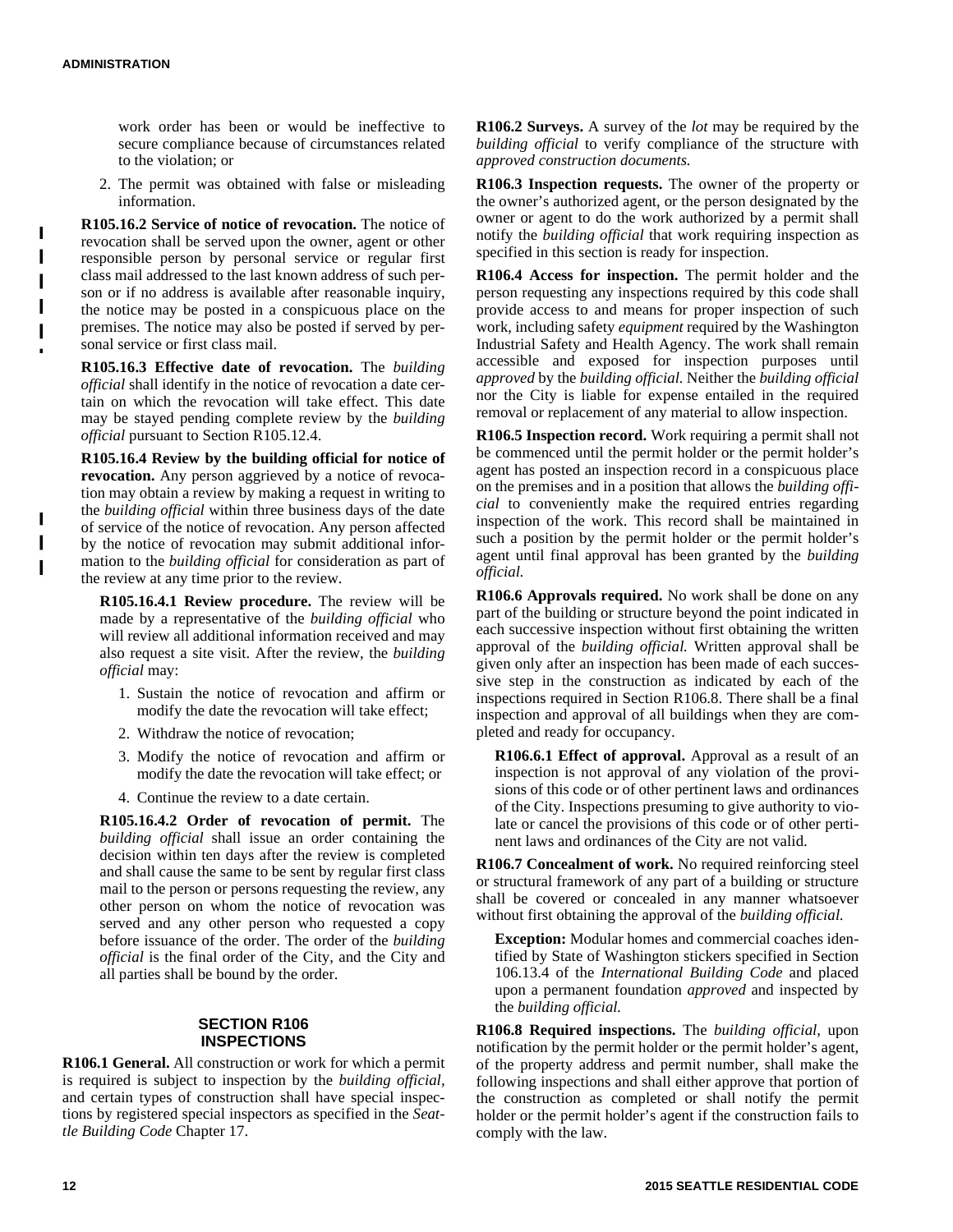**R106.8.1 First ground disturbance inspection.** To be made prior to beginning land-disturbing activity, and following installation of erosion control measures and any required fencing that may restrict land disturbance in steep slope or other buffers as defined in chapter 25.09 of the *Seattle Municipal Code.*

**Note:** The purpose of the site inspection is to verify the erosion control method, location and proper installation. *Approved* drainage plan requirements and site plan conditions will also be verified, including buffer delineations.

**R106.8.2 Foundation inspection.** To be made after trenches are excavated and forms erected and when all materials for the foundation are delivered on the job. Where concrete from a central mixing plant (commonly termed "ready mix") is to be used, materials need not be on the job.

**R106.8.3 Concrete slab or under-floor inspection.** To be made after all in-slab or under-floor building service *equipment,* conduit, *piping* accessories and other ancillary *equipment* items are in place but before any concrete is poured or floor sheathing installed, including the subfloor.

**R106.8.4 Floodplain inspections.** For construction in flood hazard areas identified in Table R301.2(1), upon placement of the lowest floor, including *basement,* and prior to further vertical construction, the applicant shall submit documentation, prepared and sealed by a registered *design professional*, showing the elevation of the lowest floor, including *basement,* as required in Section R322.

**R106.8.5 Frame inspection.** To be made after the roof, all framing, fireblocking and bracing are in place and all pipes, chimneys and vents are complete and the rough electrical, plumbing and heating wires, pipes and ducts are *approved.*

**R106.8.6 Insulation inspection.** To be made after all insulation and vapor barriers are in place but before any gypsum board or plaster is applied.

**R106.8.7 Lath and/or gypsum board inspection.** For shear walls, to be made after lathing and/or gypsum board, interior and exterior, is in place, but before any plastering is applied or before gypsum board joints and fasteners are taped and finished.

**R106.8.8 Final site inspection.** To be made after all grading is complete, and all permanent erosion controls, stormwater facilities and stormwater best management practices have been installed.

**Exception:** A final site inspection is not required for projects with less than 750 square feet of land disturbing activity.

**R106.8.9 Final inspection.** To be made after finish grading and the building is completed and before occupancy.

**R106.8.9.1 Elevation documentation**. If located in a flood hazard area, the documentation of elevations required in Section R322.1.10 shall be submitted to the *building official* prior to the final inspection.

**R106.9 Special inspection.** Special inspection shall be provided in accordance with *International Building Code* Chapter 17.

**R106.10 Other inspections.** In addition to the inspections specified above, the *building official* may make or require any other inspections of any construction work or site work to ascertain compliance with the provisions of this code and other pertinent laws and ordinances that are enforced by the *building official.*

**R106.11 Special investigation.** If work that requires a permit or approval is commenced or performed prior to making formal application and receiving the *building official's* permission to proceed, the *building official* may make a special investigation inspection before a permit is issued for such work. Where a special investigation is made, a special investigation fee may be assessed in accordance with the Fee Subtitle.

**R106.12 Reinspections.** The *building official* may require a reinspection if work for which an inspection is called is not complete, required corrections are not made, the inspection record is not properly posted on the work site, the *approved* plans are not readily available to the inspector, access is not provided on the date for which inspection is requested, or if deviations from *construction documents* that require the approval of the *building official* have been made without proper approval, or as otherwise required by the *building official.*

**R106.12.1 Compliance with Section R107.3.** For the purpose of determining compliance with Section R107.3, Maintenance, the *building official* or the fire chief may cause a structure to be reinspected.

**R106.12.2 Reinspection fee.** The *building official* may assess a reinspection fee as set forth in the Fee Subtitle for any action for which reinspection is required. In instances where reinspection fees have been assessed, no additional inspection of the work will be performed until the required fees have been paid.

**R106.13 Approval for occupancy.** Except for *alterations* and additions, no building or structure subject to this code shall be occupied until *approved* for occupancy after final inspection.

**R106.13.1 Effect of Final inspection.** Final inspection is not an approval of any violation of the provisions of this code or other pertinent laws and ordinances of the City. Certificates presuming to give authority to violate or cancel the provisions of this code or of other pertinent laws and ordinances of the City are not valid.

## **SECTION R107 EXISTING STRUCTURES AND EQUIPMENT**

**R107.1 General.** Buildings in existence at the time of the passage of this code that were legally constructed and occupied in accordance with the provisions of a prior code may continue their existing use, if such use is not unsafe. Mechanical systems lawful at the time of the adoption of this code may continue and may be maintained or repaired, converted to another type of fuel or have components replaced if it is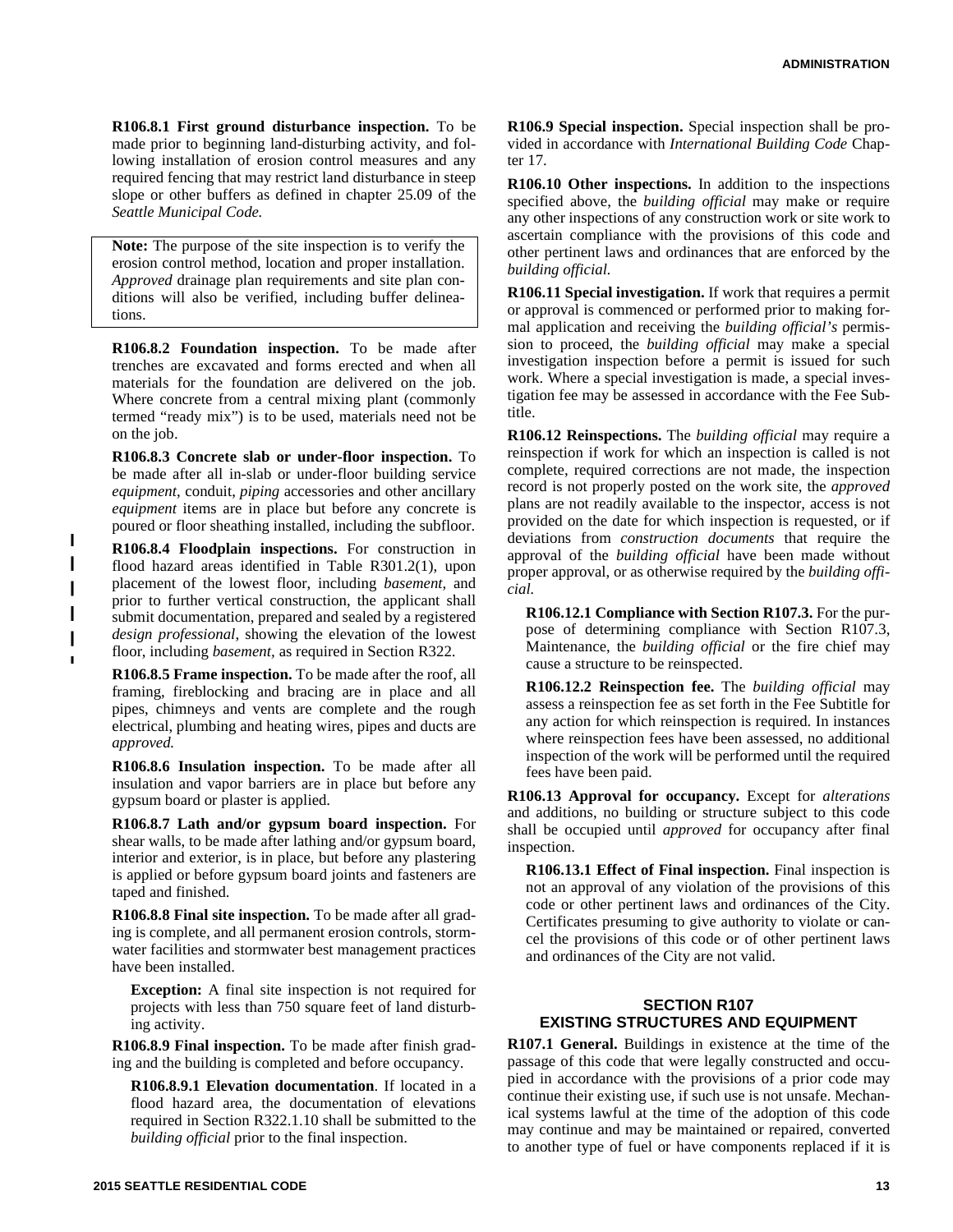done in accordance with the basic original design and location and no hazard to life, health or property is created by such mechanical system.

**R107.2 Establishing existing uses for the record.** In order to establish an existing use for the record, the building shall comply with the fire and life safety requirements of this code or the code effective at the time the building was constructed. If the existing use is other than that for which the building was constructed, the building shall comply with this code or the code effective at the time the existing use was legally established.

**R107.3 Maintenance.** All buildings and structures, and all parts thereof, shall be maintained in a safe and sanitary condition. All mechanical systems, materials, *equipment* and appurtenances and all parts thereof shall be maintained in proper operating condition in accordance with the original design and in a safe and hazard-free condition. All devices and safeguards which are or were required by a code in effect when the building or structure was erected, altered or repaired shall be maintained in conformance with the code edition under which installed.

**Exception:** The *building official* is authorized to modify the requirements of this subsection where all or a portion of a building is unoccupied, closed off and reasonably secure from unlawful entry.

**R107.3.1 Reinspection for maintenance.** To determine compliance with this subsection, the *building official* may cause a mechanical system or *equipment* to be reinspected.

**R107.3.2 Responsibility for maintenance.** The owner or the owner's designated agent is responsible for maintenance of buildings, structures, mechanical systems, materials, *equipment,* devices, safeguards and appurtenances. It is a violation to fail to maintain such buildings, structures, mechanical systems, materials, *equipment,* devices, safeguards and appurtenances or to fail to immediately comply with any lawful notice or order of the *building official.*

**Exception:** Occupants of dwellings are responsible for the maintenance of smoke alarms required by Section R314 and carbon monoxide alarms required by Section R315.

**R107.4 Unsafe building appendages.** Parapet walls, cornices, chimneys and other appendages or structural members that are supported by, attached to, or a part of a building and that are in a deteriorated condition or are otherwise unable to sustain the design loads specified in this code, are hereby designated as unsafe building appendages. All such unsafe building appendages are public nuisances and shall be abated in accordance with Section R102.

**R107.5 Additions and alterations.** Buildings and structures to which additions and *alterations* are made shall comply with all the requirements of this code for new facilities except as specifically provided in this section. *Alterations* shall be such that the *existing building* or structure is no less conforming to the provisions of this code after the *alteration* than the *existing building* or structure was before the *alteration*.

See also applicable provisions of the *International Energy Conservation Code*. Any building or addition that is not covered by or within the scope of this code as provided in Section R101.2 shall be designed to the provisions of the *International Building Code*.

## **Exceptions:**

- 1. An addition may be made to an existing nonconforming building if the following conditions are met:
	- 1.1. A fire wall, constructed in compliance with *International Building Code* Section 706, separates the addition and the existing structure;
	- 1.2. The existing building is not made more nonconforming; and
	- 1.3. The addition conforms to this code.
- 2. Additions with less than 500 square feet of conditioned floor area are exempt from the requirements for whole house ventilation systems, Section M1507.

**R107.5.1 When allowed.** Additions and *alterations* may  $\mathbf I$ be made to any existing building or structure without requiring the existing building or structure to comply with all the requirements of this code, if the addition or *alter-*I *ation* conforms to the standards required for a new building or structure and complies with Section R107.5. Additions, *alterations* or renovations may be made to any mechanical system without requiring the existing mechanical system to comply with all the requirements of this code, if the addition, *alteration* or renovation conforms to<br>the standards required for a new mechanical system. Addithe standards required for a new mechanical system. Additions, *alterations* or renovations shall not cause an existing system to become unsafe, unhealthy or overloaded. Minor additions, *alterations* and renovations to existing mechanical systems may be installed in accordance with the law in effect at the time the original installation was made, if *approved* by the *building official.*

**R107.5.2 Impracticality.** In cases where compliance with the requirements of this code is impractical, the applicant may arrange a presubmittal conference with the design team and the *building official.* The applicant shall identify alternate design solutions and modifications and demonstrate conformance to Section R104.4 or R104.5. The *building official* is authorized to waive specific requirements in this code that the *building official* determines to be impractical.

**R107.5.3 Compliance with retroactive ordinances.** *Alterations* and repairs to existing buildings that are being made in response to a notice or order requiring compliance with the *Housing and Building Maintenance Code*, Subtitle II, Title 22 of the *Seattle Municipal Code,* the *Fire Code*, Subtitle VI, Title 22 of the *Seattle Municipal Code,* or other ordinances applicable to existing buildings, shall be permitted to be made in accordance with the standards contained in those ordinances rather than the standards for new buildings contained in this code. If standards are not specified in those ordinances, such *alterations* or repairs shall conform to the requirements of this chapter.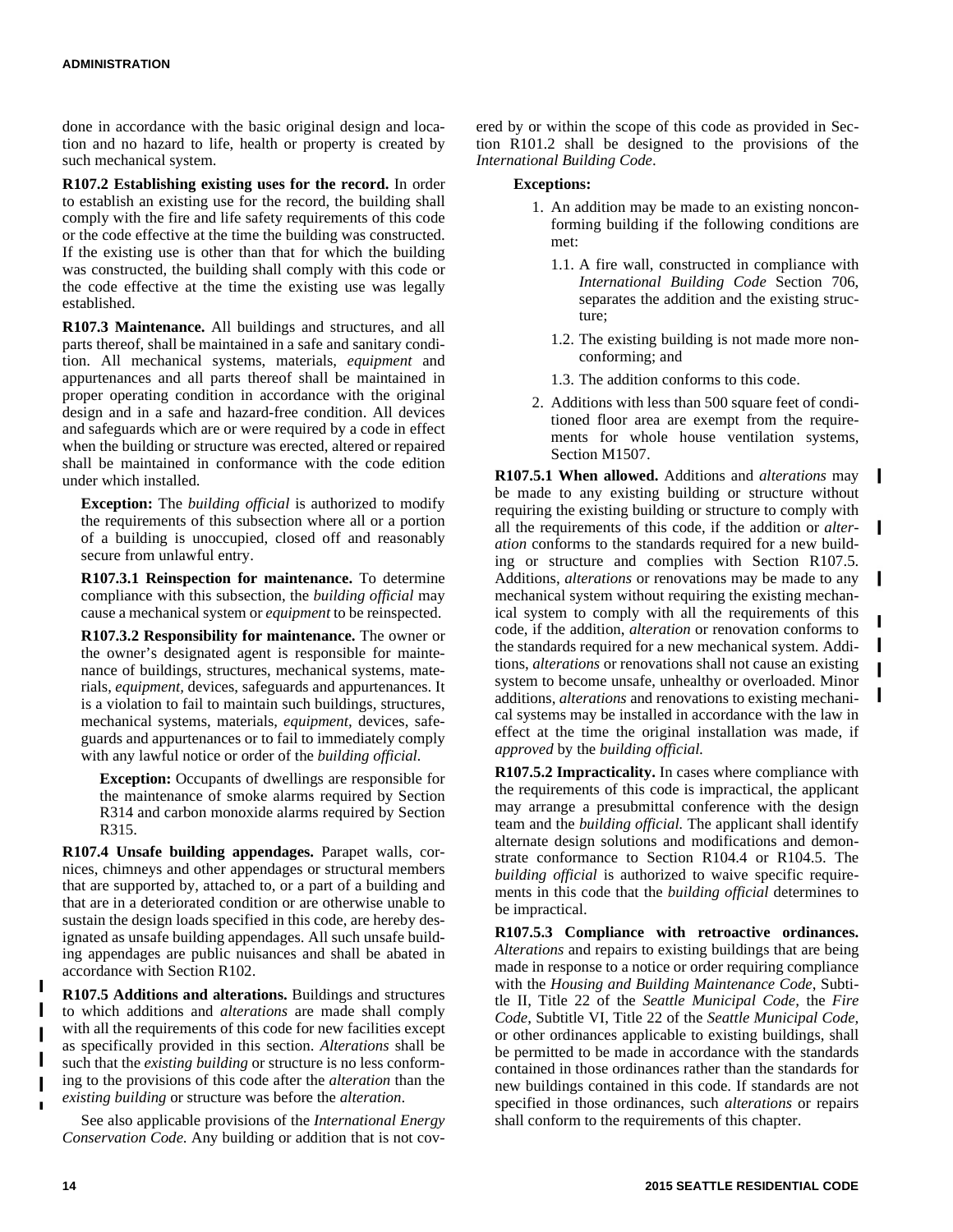**R107.5.4 Nonstructural alterations.** *Alterations* that are I nonstructural and that do not affect any member or part of the building or structure required to be fire resistant may be made with the same materials of which the building or structure is constructed, provided that no change is permitted that increases its hazard.

**R107.5.5 Maintenance of structural stability.** If *approved* by the *building official,* minor structural *alterations* necessary to maintain the structural stability of the building may be made with the same material of which the building or structure is constructed.

**R107.6 Repairs.** Repairs to existing structures or *equipment* shall comply with the International Existing Buildings Code.

**Exception:** *Repair* of buildings with *damage ratios* of 60 percent or more shall comply with Section R107.9.

**R107.7 Landmarks—Historic buildings and structures.** The *building official* may modify the specific requirements of this code as it applies to landmarks, and require in lieu thereof alternate requirements that, in the opinion of the *building official,* will result in a reasonable degree of safety to the public and the occupants of those buildings.

I

**Exception:** *Repair* of buildings with *damage ratios* of 60 percent or more shall comply with Section R107.9.

**R107.8 Unreinforced masonry chimneys.** If an unreinforced *masonry chimney* is altered or if the building in which such a chimney is located undergoes substantial *alteration* as defined in Section R107.9.1, the chimney shall be altered to conform to rules promulgated by the *building official.*

**R107.9 Substantial alterations or repairs.** Any building or structure to which substantial *alterations* or repairs are made shall conform to the requirements of this Section and Sections R310 (emergency escape and rescue openings), R311 (means of egress), R314 (smoke alarms), R315 (carbon monoxide alarms) and R302.2((–)) through R302.4 (*dwelling unit* separation).

**R107.9.1 Definition.** For the purpose of this section, substantial *alterations* or repairs may mean any one of the following, as determined by the *building official:*

- 1. Repair of buildings with *damage ratios* of 60 percent or more.
- 2. Remodeling or additions that substantially extend the useful physical and/or economic life of the building or a significant portion of the building.
- 3. Change to a use within the scope of this code from a use not within the scope of this code.
- 4. Change from an *accessory structure* to any other use within the scope of this code.
- 5. Change from a detached one- or two-family dwelling to a townhouse.
- 6. Change to *adult family home* or family child day care home from any other use.

**R107.9.2 Seismic regulations.** Buildings or structures to which substantial *alterations* or repairs are made shall comply with Sections R301.1.3 or Sections R403.1.6, R602.10 and R602.11. In addition, the *building official* **Exception:** In lieu of compliance with the seismic provisions of Sections R403.1.6, R602.10 and R602.11, if *approved* by the *building official,* the applicant may evaluate and strengthen portions of the building lateral support structure, such as foundations and cripple walls.

**R107.9.3 Other structural work.** All other structural work shall comply with the requirements of Chapters 3, 4, 5, 6, 8 and 10 of this code.

**R107.10 Change of use.** If the use of a building or portion thereof is changed, any elements of the *dwelling unit* envelope that are altered shall comply with the sound transmission control requirements of Section R331. If the use of a building or portion thereof is changed to *adult family home* or to *family home child care,* the building shall comply with the applicable provisions of Section R327 or R328.

**R107.11 Moved buildings.** Residential buildings or structures moved into or within the City are not required to comply with the requirements of this code if the original use classification of the building or structure is not changed. Compliance with the requirements of this chapter is required if the moved residential buildings or structures undergo substantial *alteration* as defined in R107.9.1. Work performed on new and existing foundations shall comply with all of the requirements of this code for new construction.

**R107.12 Rat abatement for demolished buildings.** All applicants for a demolition permit shall initiate a rat abatement program on the project site at least 15 days prior to the start of demolition or any clearing or grading activity on the demolition site.

**R107.12.1 Duration of rat abatement program.** The rat abatement program must continue at least until demolition begins. No demolition or clearing or grading on the demolition site shall begin until the rat abatement program is complete unless approved by the *building official*. The rat abatement program may be terminated or waived by the building official when supported by a written recommendation of a licensed pest control agent.

**R107.12.2 Requirements of rat abatement program.** The rat abatement program shall be approved by a qualified pest control agent and shall comply with the Seattle-King County Public Health Department guidelines and recommendations for rat baiting. The use of any pesticide shall comply with WAC 16-228-1380. The *building official* may require additional deterrent measures on recommendation of the Seattle-King County Public Health Department.

**107.12.3 Demolition permit.** The *building official* shall not issue any demolition permit until the applicant has provided a copy of the rat abatement program and a declaration that the requirements of Section R107.12 have been or will be complied with prior to the start of demolition.